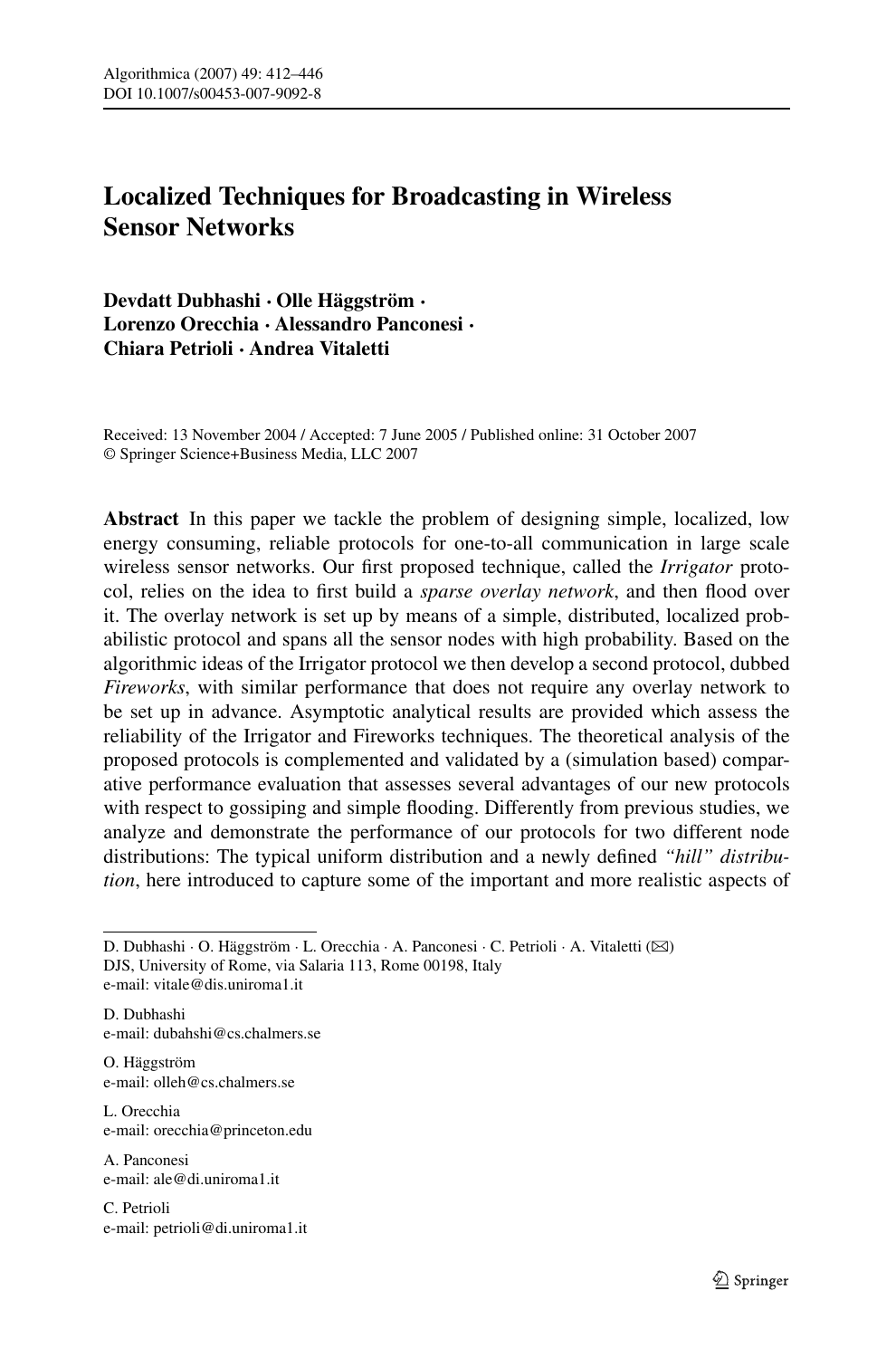node deployment in heterogeneous terrain. Simulation results show that the proposed schemes achieve very good trade-offs between low overhead, low energy consumption and high reliability. In particular, the Irrigator and Fireworks protocols are more reliable than gossiping, and significantly reduce the number of links along which a message is sent over both flooding and gossiping.

**Keywords** Broadcasting · Gossiping · Sensor networks · Ad hoc networks

# **1 Introduction**

*Network broadcasting* concerns the dissemination of a message from a given *source node* to *all* the other nodes in the network. Because of the very nature of networks, broadcast protocols should be distributed, localized, reliable and, in case of networks with limited node resources, they should also be resource-efficient. In particular, broadcast reliability is a central issue, given that it is typical of distributed environments to be subject to various kinds of faults.

Broadcasting is one of the most fundamental problems in distributed computing, taking new forms as new types of networks make their appearance. In this paper we are concerned with the broadcast problem in *wireless sensor networks* (WSNs). Sensor networks can potentially carry out a variety of useful tasks, such as environmental monitoring (e.g., seismic activity, wildlife monitoring, physical plants control, etc.), and are destined to become pervasive. WSNs are usually made of small devices, the *sensors*, that are distributed over a given area for performing a wide variety of measurements of the environment surrounding the nodes. The measurements are collected at special nodes called *sinks*, which are more powerful devices where sensed data are processed. Sinks also act as gateways to the external world. This kind of data collection implies a many-to-one communication, from the nodes to the sink. The "opposite" communication flow, one-to-many or one-to-all is also very typical of WSNs, since it models the communication from the sinks to (part of) the sensors through which the sinks communicate to the nodes the kind of data they are interested in (called simply *sink's interests*). Thus, an efficient and reliable implementation of the broadcast primitive is a basic building block of WSNs. Given that the sensor nodes have severe limitations in terms of energy, memory and computing capabilities, a broadcast protocol should be energy efficient and simple. The key to achieve this goals is to have the protocol executed at each node (distributed) relying only on local information (localized), to be gathered inexpensively.

In this paper we propose broadcast protocols for WSNs that are simple, distributed, localized and energy efficient, and we show via precise mathematical analysis and thorough simulations that the proposed protocols are expected to perform well in realistic scenarios.

The problem of wireless broadcast has been extensively studied. Description of problem, solutions and further references can be found, for instance, in [[30\]](#page-34-0) and [[27\]](#page-34-0). To appreciate the necessity of efficient broadcast, it is worth mentioning how major solutions for ad hoc routing rely on this communication primitive. Broadcast is used for efficient route discovery in protocols such as AODV [\[24](#page-33-0)], DSR [\[15\]](#page-33-0), LAR [\[17](#page-33-0)]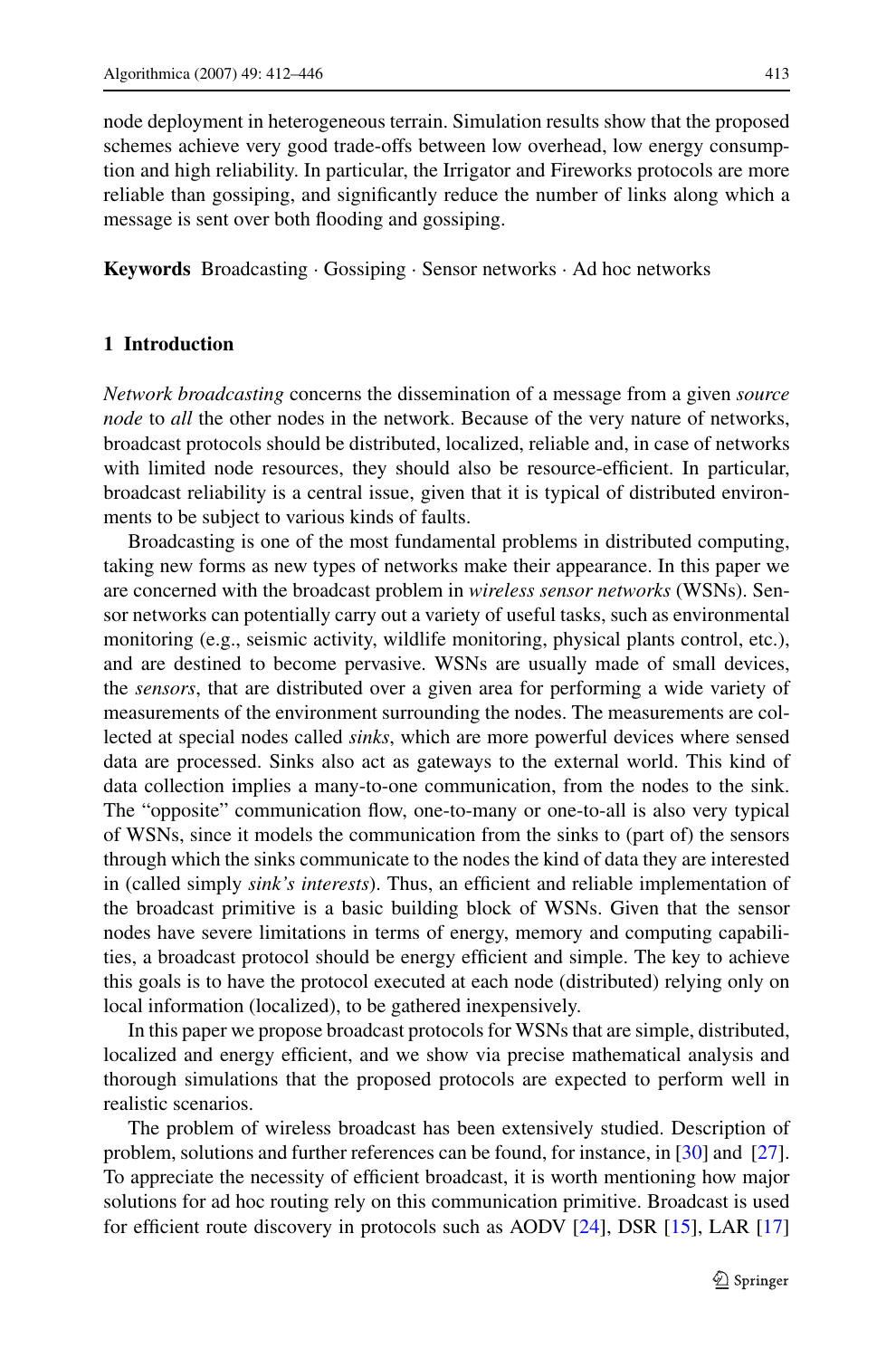and DREAM [\[5](#page-33-0)]. All these routing solutions use *flooding*: Starting from the source, every node that receives the message *for the first time* forwards it to its neighbors. Some heuristic optimizations are added on top of this basic scheme [\[27](#page-34-0), [30\]](#page-34-0). If the network is connected this process delivers the message to every node in the network. The communication cost of flooding, however, is typically too high. The so-called "broadcast storm" resulting by the flooding can even result in harmful bandwidth congestion. This problem has been observed to be non-negligible for ad hoc routing, and it is naturally exacerbated by the limited node resources in WSNs. Therefore, one-to-all data dissemination in WSNs has been investigated as a problem per se to produce alternative approaches to ad hoc broadcast. One very popular alternative is the so-called *vertex-based gossiping*: starting from the source, every node that receives the message for the first time forwards it to its neighbors with probability *p*. A related approach is *edge-based gossiping*: starting from the source, every node that receives the message for the first time forwards it to each neighbor with probability *p*. That is, when a node receives the message, a coin is flipped for every neighbor. Note that flooding is the limit case of gossiping when  $p = 1$ . Randomized gossiping is now recognized as a main component of large scale distributed systems combining efficient communication with a reasonably good level of robustness (see, among others,  $[2, 3, 6-8, 10, 16, 29]$  $[2, 3, 6-8, 10, 16, 29]$  $[2, 3, 6-8, 10, 16, 29]$  $[2, 3, 6-8, 10, 16, 29]$  $[2, 3, 6-8, 10, 16, 29]$  $[2, 3, 6-8, 10, 16, 29]$  $[2, 3, 6-8, 10, 16, 29]$  $[2, 3, 6-8, 10, 16, 29]$  $[2, 3, 6-8, 10, 16, 29]$  $[2, 3, 6-8, 10, 16, 29]$  $[2, 3, 6-8, 10, 16, 29]$ . Hass, Halpern and Li  $[14]$  $[14]$  argue that randomized gossip can be used to significantly increase efficiency by reducing the number of messages sent by up to 35%. Parchuri et al. [[22\]](#page-33-0) give a deterministic broadcast scheme based on a geometric covering problem that they claim to be fairly superior to gossip. However, their scheme requires fixed, specially chosen locations for nodes and hence is

The contribution of this paper is proposing and analyzing alternative strategies to flooding and gossiping which are specifically designed for WSNs. Our first proposed technique, called *Irrigating*, consists on simple flooding via a *sparse overlay network* that covers all nodes and that can be set up inexpensively, efficiently and reliably. The overlay network is set up by means of a simple, distributed, localized probabilistic protocol and spans all the sensor nodes *with high probability*. Here, "with high probability" means that the probability tends to 1 as the number of nodes in the network grows, and, as we prove formally, the convergence is fast. Based on the algorithmic ideas of the Irrigator protocol we then develop a protocol for broadcasting with similar performance that does not require any overlay network to be set up in advance. We name this broadcast protocol the *fireworks protocol* because of the way the broadcasting traverses the network.

rather inflexible and inappropriate for the dynamic scenarios of WSNs.

The theoretical analysis of the proposed protocols is complemented and validated by a (simulation based) comparative performance evaluation that assesses several advantages of our new protocols with respect to gossiping and simple flooding. Differently from previous studies, we analyze and demonstrate the performance of our protocols for two different node distributions: The typical uniform distribution of the nodes in the deployment area and also a newly defined *"hill" distribution*, here introduced to capture some of the important and more realistic aspects of node deployment in heterogeneous terrain.

A more precise description of our contributions follows.

Wireless sensor networks are here modelled by *geometric random graphs*. We assume that *n* identical sensors are distributed within the area of interest and that they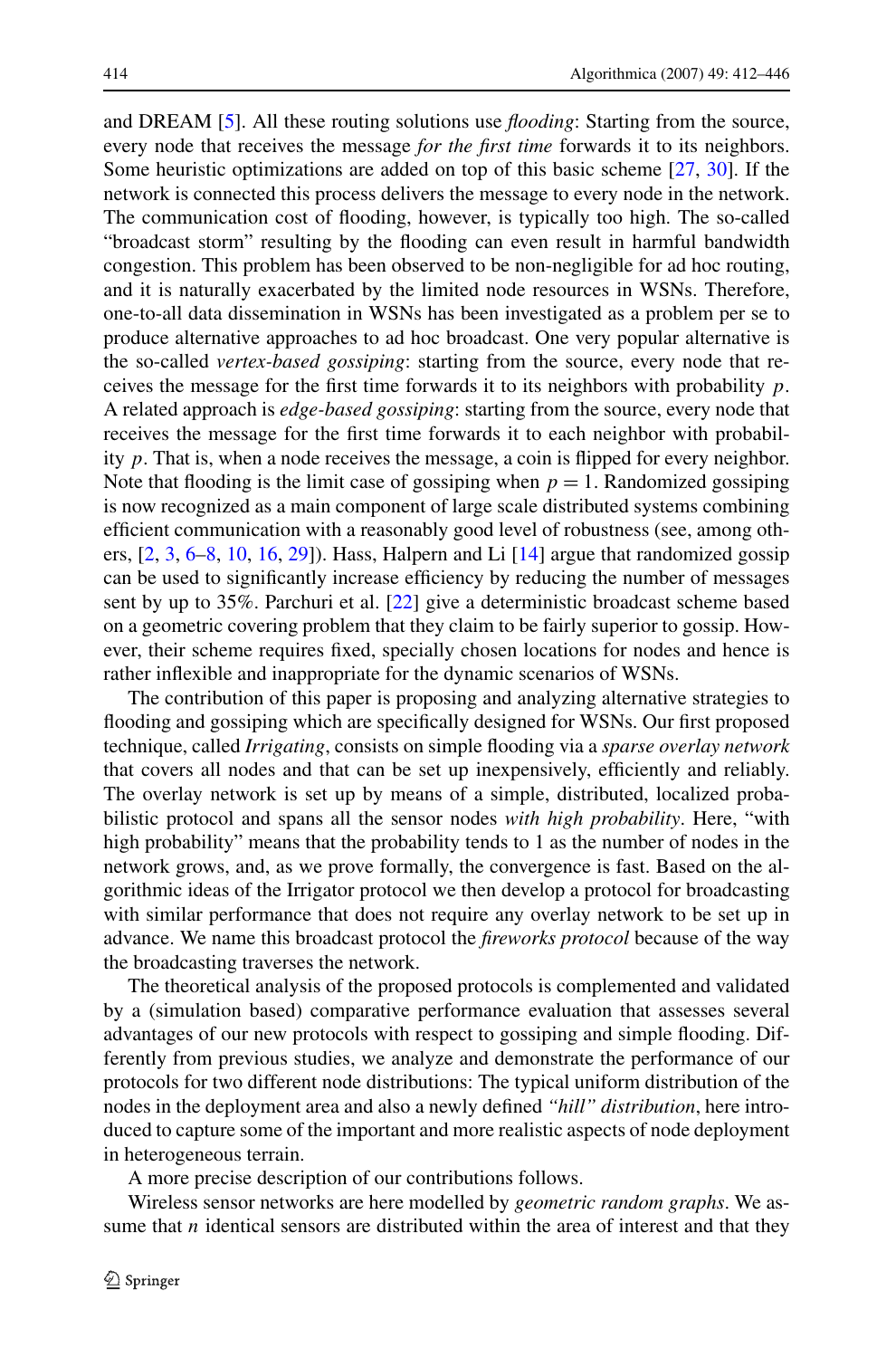<span id="page-3-0"></span>have the same *transmission radius r*. For simplicity of description, we take the geographical region to be the unit square  $[0, 1]^2$ , and also make the standard probabilistic model assumption that the positions of the *n* nodes are random: independent and uniformly distributed on  $[0, 1]^2$ . We call *visibility graph*, denoted as  $G_r^n$ , the network topology graph obtained by drawing an edge between any two nodes whose Euclidean distance is  $\leq r$ .  $G_r^n$  contains all communication links that can potentially be set up or used in the network.

**Definition 1** Fix  $r > 0$  and a positive integer *c*. We take  $G_{r,c}^n = (V_{r,c}^n, E_{r,c}^n)$  to denote the geometric random graph defined as follows.

- The vertex set  $V_{r,c}^n$  consists of *n* points, picked independently according to the uniform distribution on  $[0, 1]^2$ .
- Each node  $v \in V_{r,c}^n$  connects to *c* nodes chosen uniformly at random among those within distance *r*. If the number of such nodes is less than *c* then *v* connects to all of them. This is done independently for all nodes *v*.

(Each link is bidirectional, and the resulting subgraph is undirected.)

This definition embodies a very simple, distributed and localized algorithm to compute a sparse overlay (sub)network of the visibility graph. In a synchronous environment the running-time is constant, and yet, as we prove in this paper,  $G_{rc}^n$  is connected with high probability. We remark that the asymptotic result holds for  $c \geq 2$ and that our experimental results confirm that in realistic scenarios connectivity does obtain for such small values of  $c$  ( $c \geq 3, 4$ ). Also note that  $G_{r,c}^n$  can be computed in a completely asynchronous fashion. This feature is quite relevant for changing environments like WSNs, where nodes come and go as they "wake up and fall asleep."

Our new Irrigator protocol is simply this:

Flood through 
$$
G_{rc}^n
$$
.

This approach to data dissemination is expected to have a variety of applications. A first example has been given in the context of building up networks of Bluetooth devices where generating sparse overlays was shown to be effective in the context of *scatternet formation* [\[9](#page-33-0), [18\]](#page-33-0). As we argue in this paper by means of both theoretical and empirical results, irrigating is very beneficial for WSNs. In particular, we show that it compares favorably to the popular flooding and gossiping approaches. We observe that, due to its simplicity, the protocol is not only easy to implement, but also quite efficient in terms of energy and communication.

Let us now describe precisely the analytical results that we prove in this paper.

**Definition 2** Fix a positive integer *c*. We take  $T_{r,c}^n$  to denote the random subgraph of  $G_r^n$  defined by the following process. At the beginning a root *u* is *captured* (selected) at random. From then on, every captured node *v* captures *c* other nodes by selecting them uniformly at random among those within distance *r*. If the number of such nodes is less than *c* then *v* connects to all of them. Each captured node selects the *c* neighbors only once, the first time that it is captured.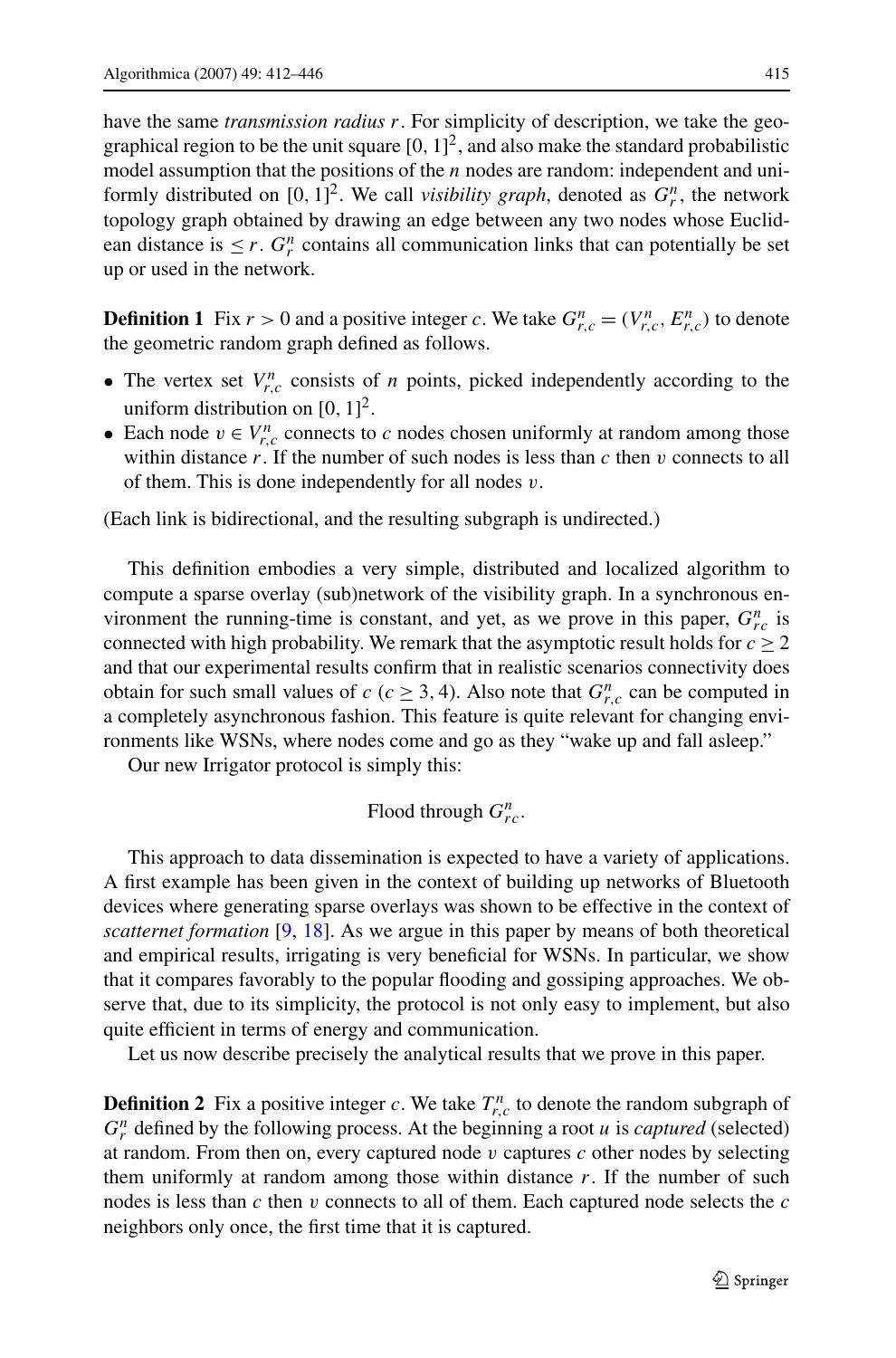<span id="page-4-0"></span>Although  $T_{r,c}^n$  might contain cycles we shall refer to it as a tree because the process resembles a tree of out-degree *c* growing from the root. Note that one can view  $G_{r,c}^n$ as the union of upto *n* such trees. Our first result says, roughly, that  $T_{r,c}^n$  for large *n* is a giant component. We write **P** for probability (and will sometimes for clarity write **P***<sup>n</sup>* rather than **P** to emphasize that the probability model depends on the number of nodes *n*).

**Definition 3** Let  $s \in (0, 1]$  be some fixed constant. An *s-giant component* of an undirected graph *G* with *n* vertices is a connected subgraph of *G* containing at least *ns* vertices.

**Proposition 1** *Fix*  $r > 0$  *and*  $c \geq 2$ *. Then there exists a constant*  $s > 0$  *such that*,

$$
\lim_{n \to \infty} \mathbf{P}(T_{r,c}^n \text{ is an } s\text{-giant component}) = 1. \tag{1}
$$

The emergence of a giant component is interesting and potentially useful, especially since  $T_{r,c}^n$  is an on-line process, i.e., it can be generated at any moment by any node acting as a root.

Proposition 1 is also a natural step toward proving the main theoretical result of this paper.

**Theorem 1** *Fix*  $r > 0$  *and*  $c \geq 2$ *. Then* 

$$
\lim_{n \to \infty} \mathbf{P}(G_{r,c}^n \text{ is connected}) = 1. \tag{2}
$$

Note that this result is *not* trivial: in a related model, the *nearest neighbours* model where each node selects the *c nearest* neighbours, this assertion is *false* for constant *c*. For connectivity in this model, one needs  $c = \Omega(\log n)$ , [\[12,](#page-33-0) [33\]](#page-34-0).

Although we stated our results in terms of limits, both statements hold with high probability. The probability of the complementary events goes to 0 as  $\Theta(n^{-\epsilon})$  for some  $\epsilon \in (0, 1)$ . Finally, we will show that *no* vertex has degree exceeding  $\frac{\alpha \log n}{\log \log n}$ (for some constant  $\alpha > 0$ ) with high probability. For networks of realistic size, this value does not exceed a small constant.

One possible drawback of the Irrigator strategy is the fact that it needs the overlay infrastructure, namely,  $G_{rc}^n$ , to be set up in advance. Proposition 1 is also the conceptual basis to understand the following random process, the *fireworks protocol*, denoted as  $F_{cpr}^n(u)$ . The process starts from the root (i.e. the source of the broadcast) *u* that sends the message to all neighbors. Then the following is repeated: when a node sees the message for the first time it either forwards the message to *c* random nodes within distance *r* with probability *p* or, with probability  $1 - p$ , it forwards the message to all nodes within distance  $r$ . We will show that for values of  $p$  as small as  $\Theta(\log^* n/n)$ ,<sup>1</sup> fireworks reaches all nodes with probability 1, as *n* goes to infinity.

<sup>1</sup>The function log<sup>∗</sup> *n* is the number of times one needs to apply the logarithm successively to reduce *n* to at most 1. It is an extremely slow growing function, for instance,  $\log^* 2^{32} = 4$ .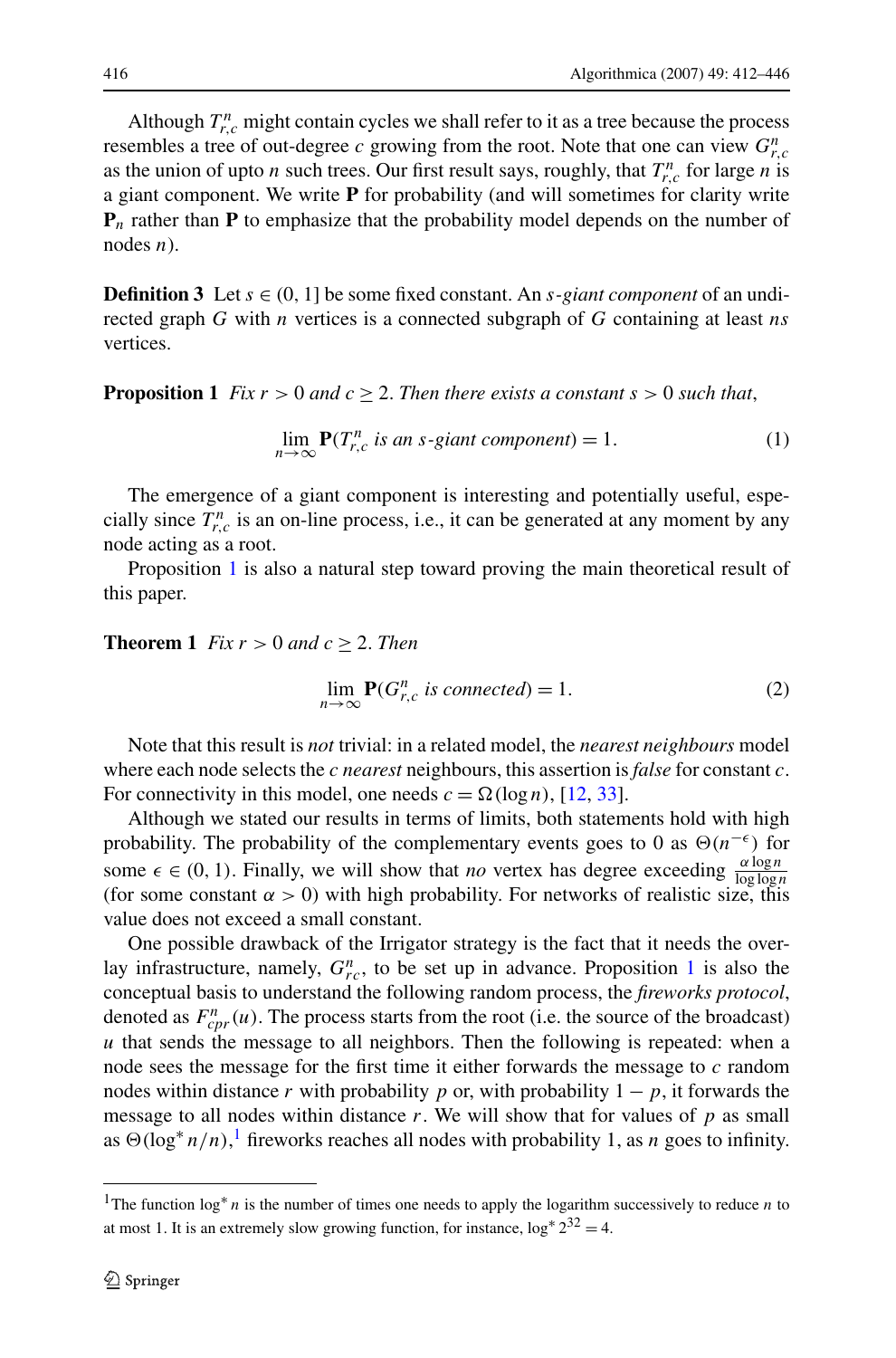Note that the firework protocol is an on-line process that can be generated by the source, like gossiping, and it does not require an overlay network. In this paper we show that fireworks performs better than gossiping under several relevant metrics.

In this paper we also show that gossiping reaches all nodes with probability 1, as *n* goes to infinity. Thus, gossiping, irrigating and the firework protocol are reliable in the limit, i.e. for large *n* they reach all nodes with probability  $\sim$  1. It becomes then interesting to see if an experimental evaluation can sharpen the analysis. The main conclusion of our experimental evaluation is that indeed these processes differ significantly.

- It is more likely that  $G_{rc}^n$  is connected than gossiping reaches all nodes in the network. Thus the Irrigator is a more reliable protocol than gossiping, whether vertex or edge based. The same conclusion holds for the firework protocol.
- The number of links along which a message is sent by gossiping is much greater than the number of edges of  $G_{rc}^n$  or  $F_{cpr}^n$ . Thus, in all situations where the cost of a message can be charged to the edge connecting the two nodes, the proposed protocols are much more efficient.

In other words, since in WSNs the energy cost of sending a message is roughly equal to that of receiving it, if we implement a broadcast service by means of the reliable unicast primitive (such as the one provided by IEEE 802.11 DCF), irrigator and fireworks are not only more reliable, but also more energy efficient than gossiping. An apparently cheaper option would be that of implementing a broadcasting service by means of the local-broadcast primitive (in the IEEE 802.11 standard a local-broadcast message is received by all nodes within transmission range from the sender). Besides the drawback of using this unreliable primitive, one have to consider that WSNs are dynamic networks. In order to save energy, nodes periodically go asleep [[4,](#page-33-0) [32\]](#page-34-0). When they wake up they have to be informed of relevant events, such as new messages broadcasted from the sinks. In such dynamic scenario vertex-based gossiping protocols must retransmit several times to allow nodes to reach all their neighbors. For this reason vertex-based gossiping loses the competitive advantage that local-broadcasting might give in other scenarios. In WSNs nodes will typically have to know their immediate neighbors and their wake-up schedules so that they transmit when the recipients are awake. Relying only on the needed one-hop neighborhood knowledge, our protocols give raise to low-overhead solutions. Indeed, our comparative simulation results show that the on-line fireworks scheme and the irrigator protocol offer a remarkably good compromise between energy saving and reliability of the broadcast when compared to flooding and gossiping.

The paper is organized as follows. In Sect. [2](#page-6-0) we discuss the previous work. In Sect. [3](#page-7-0) we prove the analytical results. In Sect. [4](#page-15-0) we discuss implementation issues, showing that our protocols can be implemented easily and inexpensively. Also a variant of the irrigator protocol which leads to further improvements in practical scenarios is described. In Sect. [5](#page-18-0) we discuss the outcome of our extensive simulations. Finally we conclude the paper in Sect. [6](#page-32-0).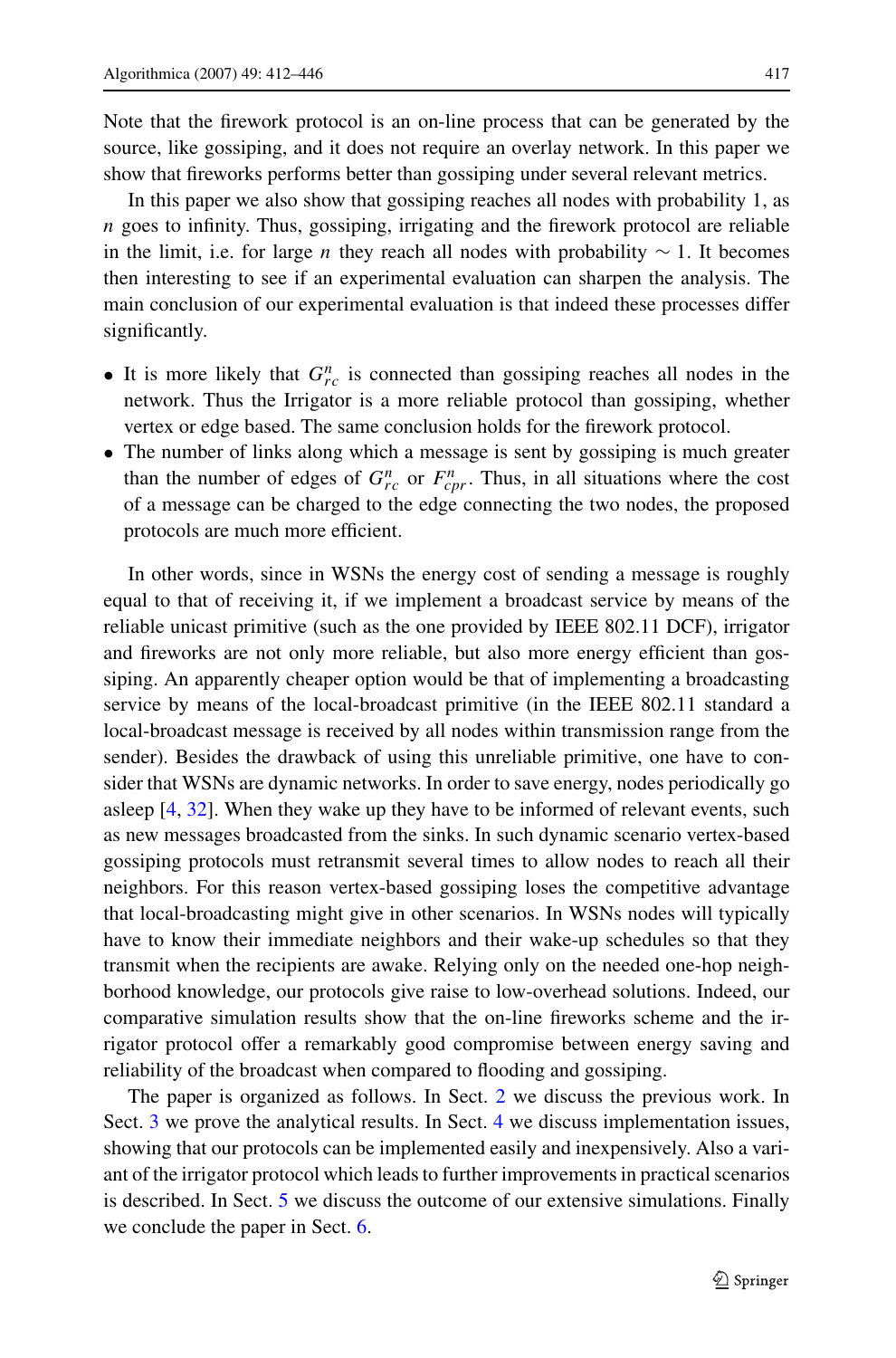## <span id="page-6-0"></span>**2 Related Works**

In this section we review the major solutions that have been proposed in the literature for broadcasting in multi-hop wireless ad hoc networks. In [[30\]](#page-34-0) a taxonomy of the different solutions has been reported. The authors divide the different schemes in four groups:

- Simple Flooding;
- Probabilistic-based schemes  $[19, 21]$  $[19, 21]$  $[19, 21]$ , which make use of some basic understanding of the network topology to assign to a node a probability *p* to rebroadcast;
- Area-based methods, which exploit location awareness to estimate the additional coverage associated with a node re-broadcasting the message. Only if the coverage is significantly enlarged the node retransmits the message (see for example  $[21]$  $[21]$  $[21]$ );
- Neighbor knowledge methods. This category comprises schemes in which two hop neighborhood knowledge is exploited to identify whether re-broadcasting allows to reach new nodes or not [\[19](#page-33-0), [23](#page-33-0), [25\]](#page-33-0). Only in the former case a node retransmits.

A comparative performance evaluation of the major different solutions for network wide broadcasting has been performed in [[34\]](#page-34-0).

A taxonomy similar to the one in [[30\]](#page-34-0) is reported in a recent work by Stojmenovic and Wu [\[27](#page-34-0)]. In this case, the solutions proposed in the literature are grouped based on whether the protocol is probabilistic or deterministic, on the amount of information on the network topology needed by the protocol to operate, the amount of extra information exchanged between nodes during the protocol operation, and the schemes' reliability (defined as the capability of a broadcasting protocol to successfully reach all the nodes in the network). In other words, solutions are classified based on performance related criteria such as the protocols overhead, complexity and reliability. Apart from the solutions listed in [[30\]](#page-34-0) the authors introduce cluster-based schemes such as [[28,](#page-34-0) [31\]](#page-34-0) for sake of broadcasting. In this case a subset of sensor nodes is first selected to build a connected backbone made of so called Backbone Nodes (BN) and gateways chosen for sake of BN interconnection. At the end of this phase each node is either in the backbone, or is an ordinary node within one hop from a backbone node. Broadcasting can thus be performed by the source node sending the message to a one-hop neighbor in the backbone, which floods it over the (sparser) backbone to the final destination. Rules for BN selection and for gateways identification guarantee that all nodes are reached by a broadcast whenever the original network topology was connected. The cost to pay is in the overhead needed for sake of backbone formation and for backbone maintenance. Backbone reorganization might be triggered by nodes mobility, by nodes dying because of energy depletion, or simply be motivated by the need to load-balance the resource consuming role of backbone node among all the nodes in the network. Different schemes have been proposed in the literature for clustering and backbone formation resulting in denser or sparser backbone topology and in more or less overhead for sake of backbone formation and reorganization.

In this paper we are concerned with designing *localized* techniques for network wide broadcasting without assuming any location awareness. Our solutions are localized in the sense that we keep to a minimum the neighborhood knowledge at each node (no more than the one hop neighbors), as well as the information that have to be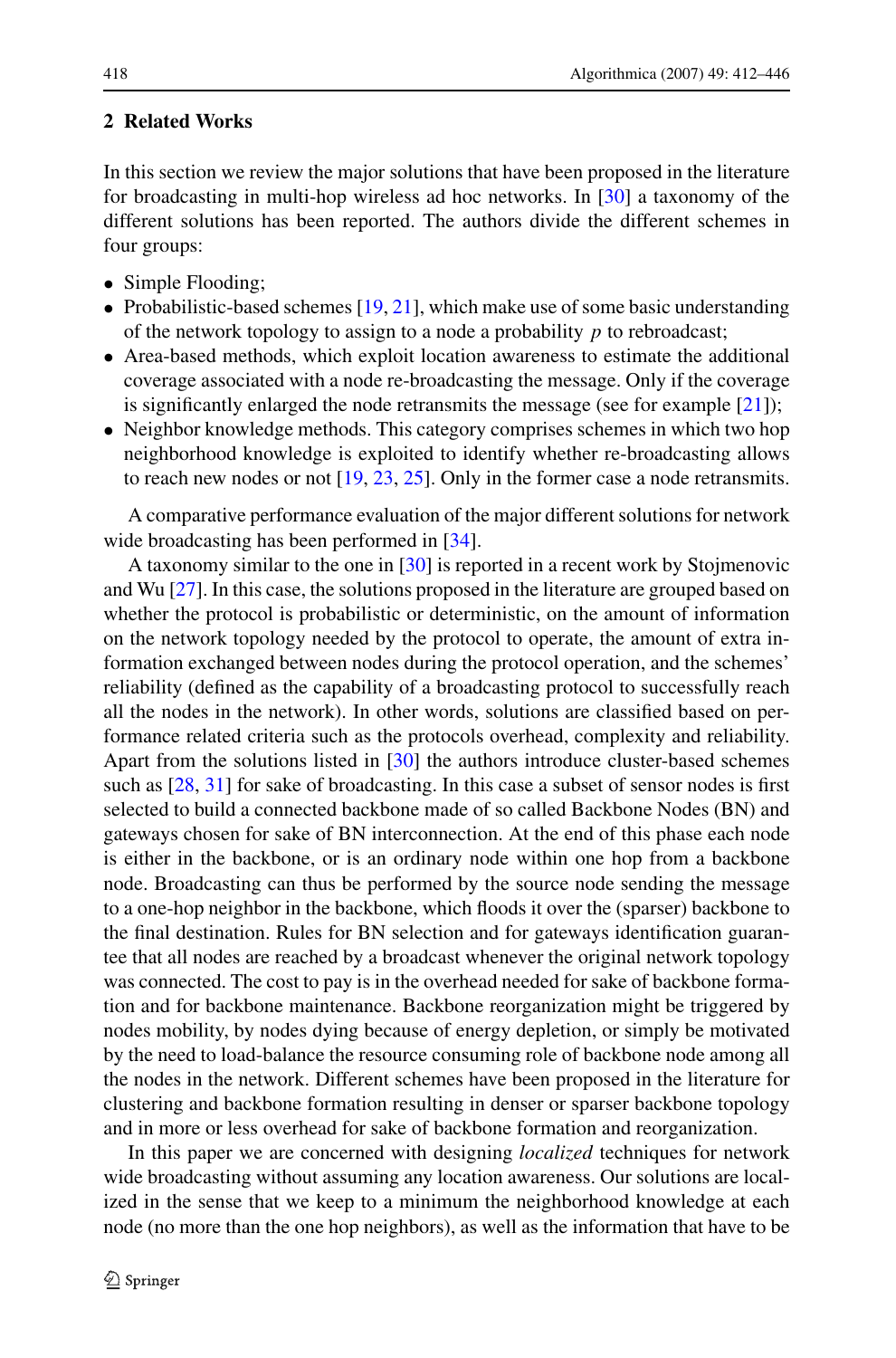<span id="page-7-0"></span>exchanged for performing broadcasting, resulting in very lightweight solutions. We do not consider protocols that require backbone formation and maintenance due to their associated overhead.

# **3 Connectivity Results**

We begin by showing that  $T_{rc}^n$  covers a giant component, and then that the union of these trees is connected, all with high probability. In the last sub-section we show that firework and gossip also span the whole network with high probability.

# 3.1 Giant Component

For the purpose of proving Proposition [1](#page-4-0), and also later, Lemma 3.1 below will be useful. Fix an integer *k* such that

$$
k > \frac{\sqrt{5}}{r} \tag{3}
$$

and partition  $[0, 1]^2$  into  $k^2$  subsquares of size  $\frac{1}{k} \times \frac{1}{k}$  in the obvious way. One point of this choice of *k* is that it ensures that any two points sitting in adjacent subsquares are within distance *r* from each other; this will be needed in the proof of Theorem [1.](#page-4-0)

**Lemma 3.1** *Let*  $k > 0$  *be fixed and let*  $\mathcal{E}_{kn}$  *be the event* "each of the  $k^2$  subsquares *contains at least*  $\frac{n}{2k^2}$  *points*". *Then* 

$$
\lim_{n \to \infty} \mathbf{P}_n(\mathcal{E}_{kn}) = 1.
$$
 (4)

*Proof* Fix a square *S* and let *X* denote the number of points in *S*. Then,  $\mu := EX =$  $\frac{n}{k^2}$  and, by the Chernoff-Hoeffding bound,

$$
\mathbf{P}_n\bigg(X < \frac{n}{2k^2}\bigg) \leq e^{-n/8k^2}.
$$

Thus, the probability that some square has less than the required number of points is at most  $k^2e^{-n/8k^2}$ . . -

To investigate connected components of the irrigator graph, we shall employ the following method, which we will call the *sequential discovery procedure* (this is simply a breadth-first exploration). First, select a node *v*<sup>0</sup> at random (among all *n* nodes). Then consider the *c* edges chosen by  $v_0$  (in the device discovery procedure of Defin-ition [1\)](#page-3-0), and denote the endpoints (other than  $v_0$ ) of these edges by  $v_1, \ldots, v_c$ . Then continue with the edges chosen by  $v_1$ , and so on, in a breadth first search manner. Each time a new node is encountered, the node reached by it is included in our list of nodes, and the choice is deemed a *success*. Sometimes, the edge leads to a node already seen in this procedure, in which case the choice is said to be a *failure*. At any point of this search procedure, we may stop, and those vertices encountered whose outgoing edges have not been investigated (yet), are called *fresh* nodes.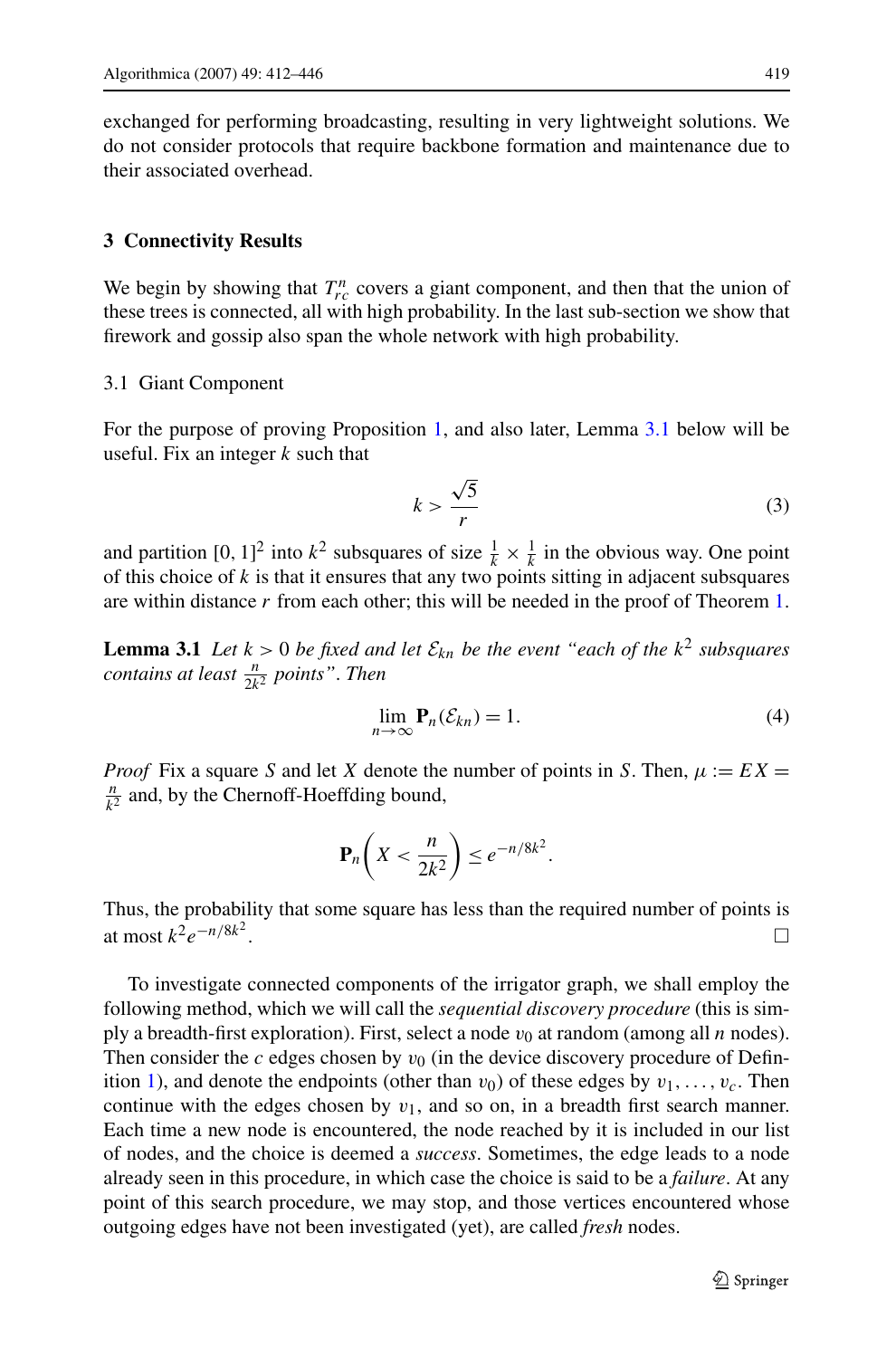<span id="page-8-0"></span>At various stages of our arguments, we will invoke a comparison between the sequential discovery procedure and a (Galton–Watson) *branching process*. Such a branching process (see, e.g., Harris [[13\]](#page-33-0) or Asmussen and Hering [[1\]](#page-33-0)) begins with  $m<sub>0</sub>$  individuals. Each of these begets, independently of the others, a number of offspring, which has some given distribution  $f$  on the non-negative integers. Each of these children then has a number of children for itself, again independently with distribution *f* . And so on, again in a BFS manner. One of two things will happen: either the branching process dies out after a finite number of generations, or it survives (forever). Excluding the trivial case where *f* puts unit mass on 1, it is well known that the branching process has positive probability of surviving if and only if *f* 's first moment is strictly greater than 1.

We shall be particularly concerned with a branching process whose offspring distribution is the binomial distribution  $\text{Bin}(2, p)$ . This can be compared to the sequential discovery procedure for  $c = 2$  in the following way. Suppose that we can show that up until some given stage *S* of the sequential discovery procedure, each choice of a new node to connect to has probability at least  $p$  (conditionally on everything seen so far) of being a success. Then we can make a joint construction (a so-called coupling; see [[20\]](#page-33-0)) of the sequential discovery procedure and the Bin*(*2*,p)* branching process in such a way that each individual in the branching process corresponds to a particular node (not shared by any of the other individuals of the branching process) of the sequential procedure, up until the given stage *S*. We say in this case that the sequential procedure up until stage *S stochastically dominates* the branching process (for stochastic domination see for example  $[20]$  $[20]$ ). We will show that the sequential discovery procedure first generates almost surely a set of log *n* points and that from then on each point *u* begets offsprings with distribution Bin(2,  $p_u$ ), with  $p_u \ge \frac{3}{4}$ . It follows from a standard application of stochastic domination that the survival probability of the sequential discovery procedure is at least that of  $\log n$  independent branching processes with distribution  $\text{Bin}(2, \frac{3}{4})$ .

*Proof of Proposition [1](#page-4-0)* We prove the result for  $c = 2$  only, which is obviously enough since adding edges is not going to destroy a giant component.

Run the sequential discovery procedure until the outgoing edges of  $log(n)$  nodes are investigated (or until there are no more fresh nodes, in which case we are stuck).

By Lemma [3.1,](#page-7-0) we may assume that the event in [\(4](#page-7-0)) happens, and condition on that event. By the choice  $(3)$  $(3)$  of  $k$ , this means that each time a node selects another node to connect to, there are at least  $\frac{n}{2k^2}$  nodes to choose from. And each time, there are at most  $2\log(n)$  nodes that have already been seen, so each edge has probability at most

$$
\frac{4k^2\log(n)}{n} \tag{5}
$$

of hitting a node that has already been seen. Hence, the probability that *at least one* of the  $2 \log(n)$  choices is a failure, is at most

$$
2\log(n)\frac{4k^2\log(n)}{n} = \frac{8k^2(\log(n))^2}{n},
$$
\n(6)

 $\mathcal{D}$  Springer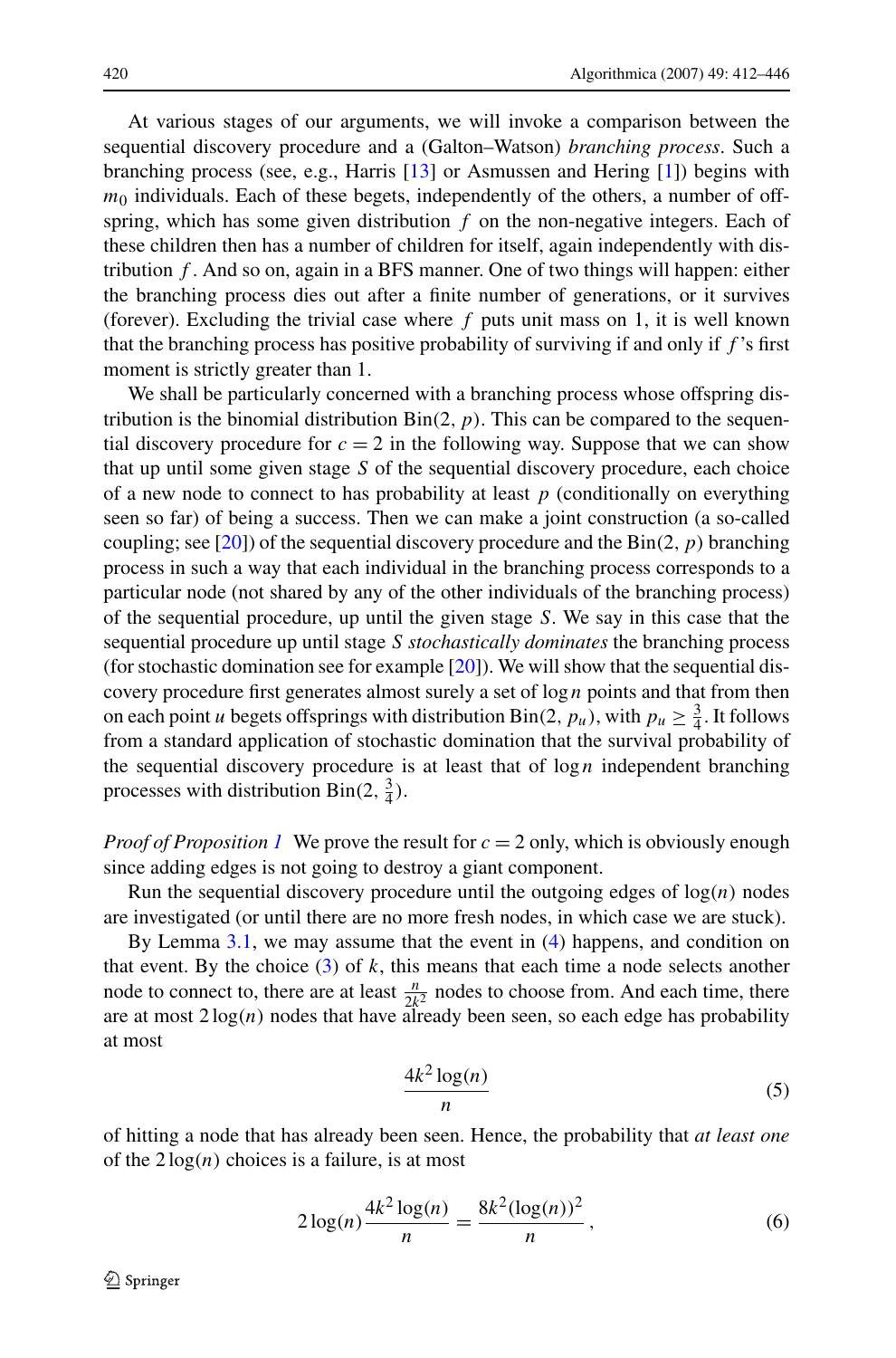<span id="page-9-0"></span>which tends to 0 as  $n \to \infty$ . Hence, the probability that *all* choices, up until the outgoing edges of  $log(n)$  nodes are investigated, are successful, tends to 1 as  $n \to \infty$ .

Hence, we have shown that with probability approaching 1 as  $n \to \infty$ , we get a connected component with at least  $2 \log(n)$  nodes. But this is not enough to prove Proposition [1](#page-4-0), which asserts a component whose size is *linear* in *n*.

We can, however, continue the sequential discovery procedure from the log*(n)* fresh nodes that we have (assuming that all choices so far have been successful). Let us continue the sequential procedure until the stage *S* when either a total of  $\frac{n}{8k^2}$  nodes have been found (or no fresh nodes remain). Before stage *S*, each new discovery has, by an analogous argument as that used to establish ([5\)](#page-8-0), probability at most

$$
\frac{n/8k^2}{n/2k^2} = \frac{1}{4}
$$

of not being successful. It follows that the sequential discovery procedure starting from the  $log(n)$  nodes until stage *S* stochastically dominates a Bin(2,  $\frac{3}{4}$ ) branching process with the same initial number of individuals. Consider the following events:

A: *"The sequential procedure fails to survive until n/*8*k*<sup>2</sup> *nodes are found"*;

B: "A Bin(2,  $\frac{3}{4}$ ) *branching process starting with*  $log(n)$  *individuals dies out"*;

C: "A  $\text{Bin}(2, \frac{3}{4})$  *branching process starting with* 1 *individual dies out*".

We therefore get, conditionally on no failures associated with the first 2 log*(n)* nodes,

$$
\mathbf{P}(A) \le \mathbf{P}(B) \n= \mathbf{P}(C)^{\log(n)} \n= (1 - \alpha)^{\log n},
$$
\n(7)

where  $\alpha > 0$  is the survival probability of a Bin(2,  $\frac{3}{4}$ ) branching process starting from a single individual (an easy calculation shows that  $\alpha = \frac{8}{9}$ , but we only need the fact that  $\alpha > 0$ , which follows from the fact that the offspring distribution has expectation  $\frac{3}{2}$  > 1). The sum of ([6\)](#page-8-0) and (7) tends to 0 as  $n \to \infty$ , whence [\(1](#page-4-0)) follows with  $s = \frac{1}{8k_0^2}$ and we are done.

Note that by Lemma [3.1](#page-7-0), ([6\)](#page-8-0) and (7) the probability of not having a giant component is  $\Theta(n^{-\epsilon})$  for  $\epsilon > 0$ .

#### 3.2 Connectivity

In this section we go on to prove the connectedness of  $G_{r,c}^n$  asserted in Theorem [1](#page-4-0). We begin by proving the following strengthening of Proposition [1](#page-4-0).

**Proposition 2** *Fix*  $r > 0$  *and*  $c > 2$ *. Then there exists a constant*  $s > 0$  *such that* 

$$
\lim_{n \to \infty} \mathbf{P}(every \, node \, of \, G_{r,c}^n \, is \, in \, some \, s\text{-}giant \, component) = 1.
$$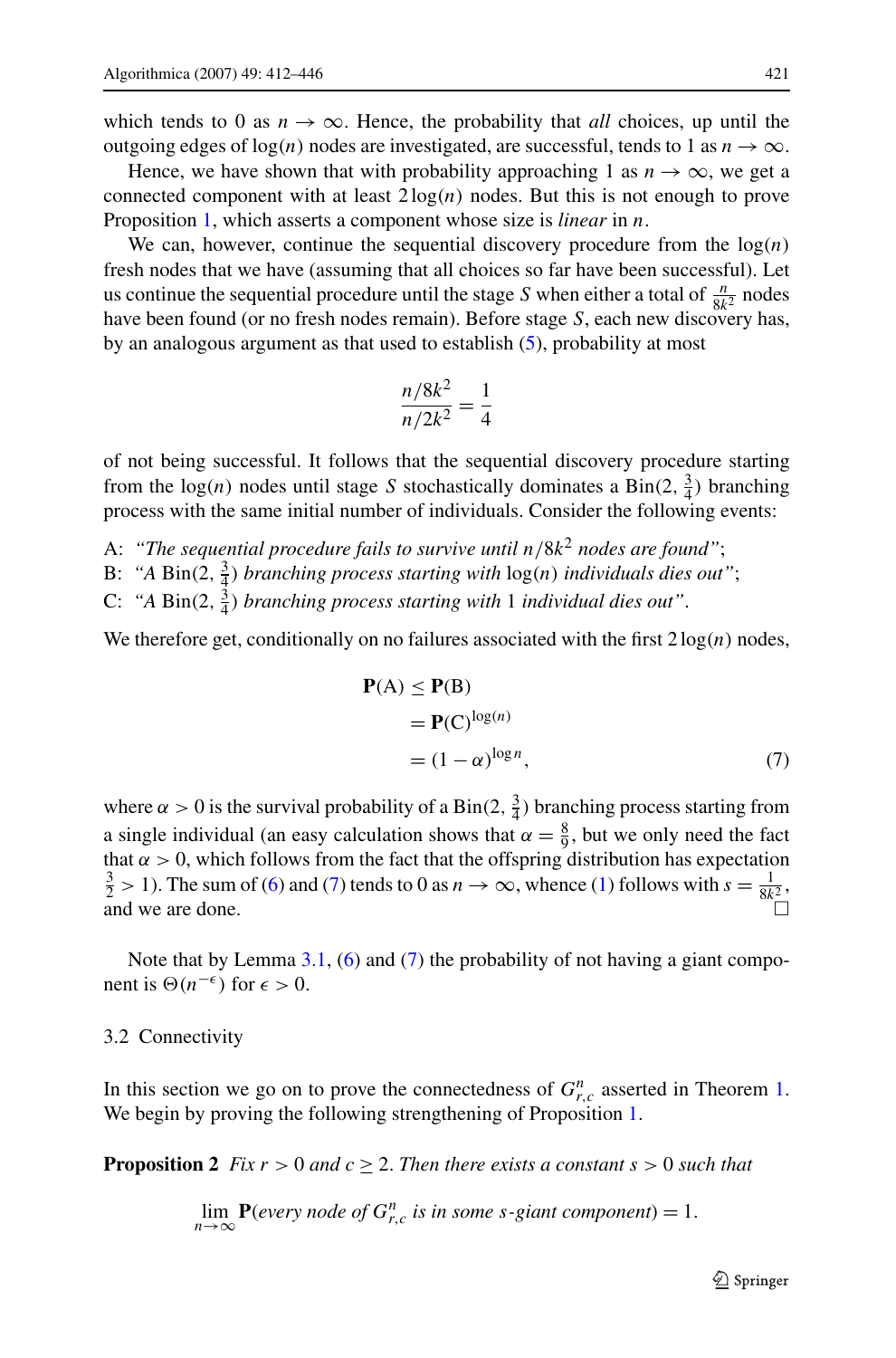*Proof* Again, it suffices to consider  $c = 2$ . As in the previous section, let  $\alpha$  denote the survival probability of a Bin(2,  $\frac{3}{4}$ ) branching process starting from a single individual.

We proceed using the sequential discovery procedure as in the proof of Proposition [1](#page-4-0), with the following modification. Instead of initially running it until the outgoing edges of log*(n)* nodes have been checked, run it until the outgoing edges of *a* log*(n)* nodes have been checked, where *a* is a fixed number chosen so that

$$
a > \log\bigg(\frac{1}{1-\alpha}\bigg).
$$

The estimate in ([6\)](#page-8-0) then becomes replaced by  $\frac{8k^2a^2(\log(n))^2}{n}$ . However, since the result we are trying to prove concerns all *n* points simultaneously, we need to improve on this estimate (which, when multiplied by  $n$ , fails to approach 0). To do this, note we can afford to have *one* failed edge during the discovery of the outgoing edges of the first *a* log*(n)* nodes without very much damage (there will still be *a* log*(n)* fresh edges at the end of this search). To estimate the probability that at least two choices fail, note that there are less than  $\frac{(a \log(n))^2}{2}$  pairs of times during the procedure at which the choices can fail, and for each such pair the probability of failure in both is at most  $(\frac{2a \log(n)}{n/2k^2})^2$  (assuming as before the event in Lemma [3.1\)](#page-7-0). The probability that at least two of the  $2a \log(n)$  choices are failures is therefore at most

$$
\frac{(a\log(n))^2}{2}\left(\frac{2a\log(n)}{n/2k^2}\right)^2 = \frac{8k^4a^4(\log(n))^4}{n^2},
$$
\n(8)

which tends to 0 at a rate which (as we shall see) is fast enough for our purposes.

Again imitating the proof of Proposition [1,](#page-4-0) we go on to run the sequential discovery procedure until a total of  $\frac{n}{8k^2}$  nodes have been found. Let *A* denote the event *"the sequential procedure fails to survive until*  $\frac{n}{8k^2}$  *nodes are found*". Since we begin with  $a \log(n)$  fresh nodes, the analogue of ([7\)](#page-9-0) becomes

$$
\mathbf{P}(\mathbf{A}) \le (1 - \alpha)^{a \log(n)} \n= n^{-b},
$$
\n(9)

where  $b = -a \log(1 - \alpha)$ , and  $b > 1$  by the choice of *a*.

On the event in Lemma [3.1](#page-7-0) (whose probability tends to 1), we can bound the probability that *some* node fails to sit in an *s*-giant component (with  $s = \frac{1}{8k^2}$ ) by adding the estimates in  $(8)$  and  $(9)$  and multiplying by the number of nodes  $n$ . This yields

$$
\frac{8k^4a^4(\log(n))^4}{n} + n^{1-b},\tag{10}
$$

which still tends to 0 as  $n \to \infty$ , so the proof is complete.

*Proof of Theorem [1](#page-4-0)* As usual, we need only consider the  $c = 2$  case. Let A denote the event " $G_{r,c}^n$  *contains at least two distinct*  $\frac{1}{8k^2}$ -giant *components*". Note that in view

 $\Box$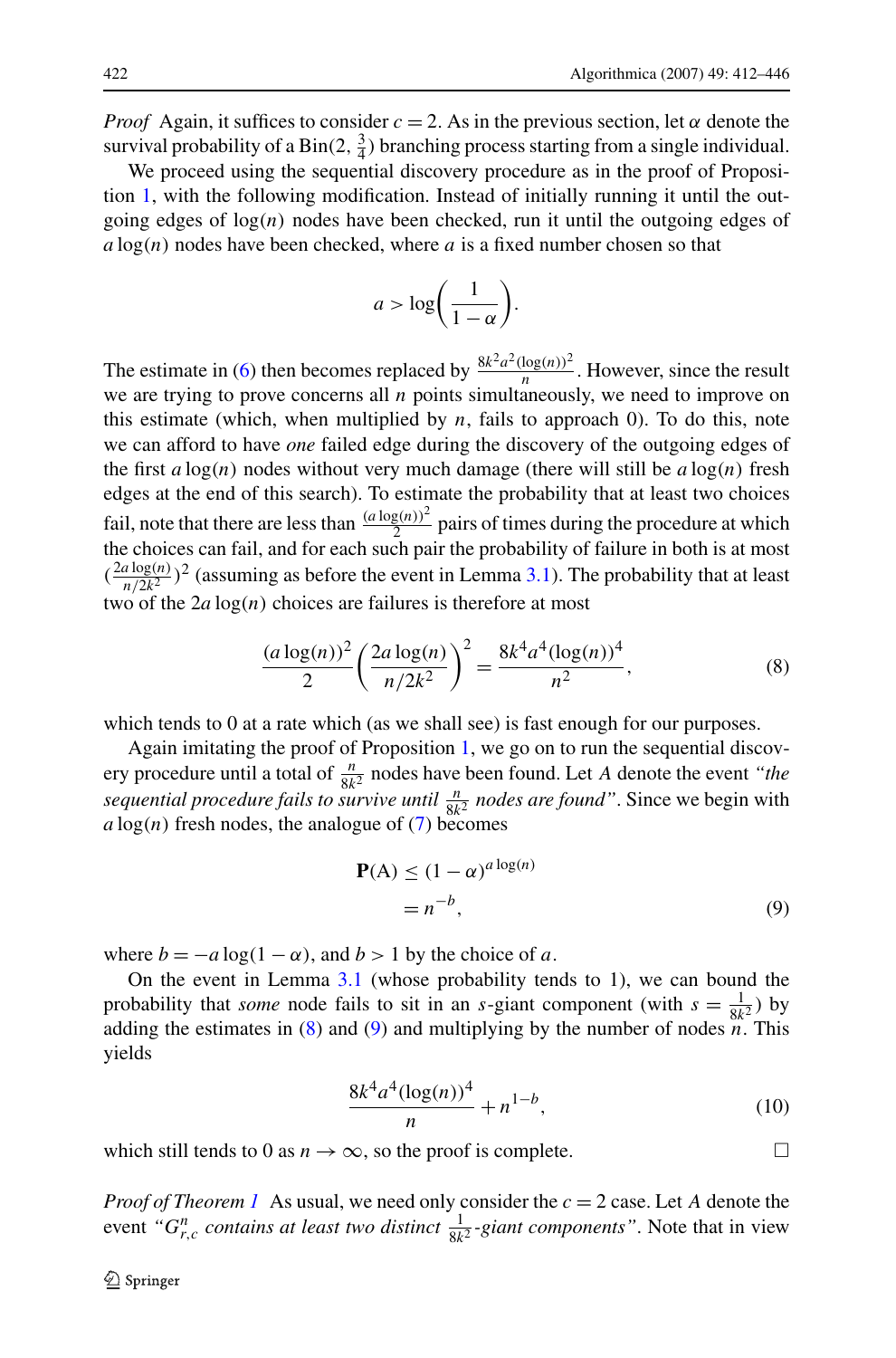<span id="page-11-0"></span>of Proposition [2](#page-9-0) with the estimate

$$
s = \frac{1}{8k^2} \tag{11}
$$

that comes out of its proof, the only thing that can cause  $(2)$  $(2)$  to go wrong is if there exists an  $\varepsilon > 0$  such that

$$
\limsup_{n \to \infty} \mathbf{P}(A) \ge \varepsilon. \tag{12}
$$

Now consider the experiment of generating  $G_{r,c}^n$  and then picking two of its nodes at random; let *A* denote the event that these two nodes end up in the same connected component. By conditioning on the first of these nodes, we see that (12) implies that

$$
\limsup_{n\to\infty} \mathbf{P}(\neg A) \ge \frac{\varepsilon}{8k^2}.
$$

In order to prove the theorem, it therefore suffices to show that

$$
\lim_{n \to \infty} \mathbf{P}(\neg A) = 0. \tag{13}
$$

Let us denote the two nodes chosen at random by  $v_0$  and  $v_1$ . By Proposition [2](#page-9-0) and the estimate (11), we may assume that  $v_0$  is in a connected component of at size least  $\frac{n}{8k^2}$ . Then, by the pigeonhole principle, at least one of the  $k^2$  subsquares of  $[0, 1]^2$  intro-duced in Sect. [3.1](#page-7-0) contains at least  $\frac{n}{8k^4}$  nodes of that connected component. Let us pick such a subsquare and denote it by *B*.

Next, fix an integer *m*, and run the sequential discovery procedure starting from the other node  $v_1$ , with the following restriction. As soon as an edge fails to lead to a new node, we give up. Assuming this does not happen, we run the procedure until the outgoing edges of exactly *m*−1 nodes have been investigated; this leaves us with exactly *m* fresh nodes. From this stage on, check only *one* of the two edges leading out of each node (this edge is chosen at random among the two), and we continue this for  $k^2$  steps from each the *m* fresh nodes, and then stop. This means that we check a total of  $m - 1 + mk^2$  edges. The probability that any of these is a failure tends to 0 as  $n \to \infty$  (this follows from ([6\)](#page-8-0)) and can therefore be ignored.

Let  $w_1, \ldots, w_m$  denote the fresh nodes after having checked the outgoing edges of *m* − 1 nodes in the sequential procedure. Pick one of these vertices, *wi*, and denote the subsquare it sits in by  $B_{i,0}$ . We can then find a sequence of subsquares  $B_{i,1}, B_{i,2}, \ldots, B_{i,\ell}, \ell \leq 2k$ , such that

(i) for each  $j \in \{0, 1, \ldots, \ell - 1\}$ , the subsquares  $B_{i,j}$  and  $B_{i,j+1}$  are adjacent, and (ii)  $B_{i,\ell} = B$ .

Fix such a sequence, and consider the "naked-branch" sequential discovery procedure starting from  $w_i$ , and denote the nodes found along this branch by  $w_{i,1}, w_{i,2}, \ldots, w_{i,\ell}$ . Given the event in Lemma [3.1](#page-7-0) (which we may assume happens), the probability that  $w_{i,1}$  ends up in  $B_{i,1}$  is at least  $\frac{n/2k^2}{n} = \frac{1}{2k^2}$  (due to our choice [\(3](#page-7-0)) of *k*). Given that, the conditional probability that  $w_{i,2}$  ends up in  $B_{i,2}$  is at least  $\frac{1}{2k^2}$ . And so on. Finally, given that  $w_{i,\ell-1}$  is in  $B_{i,\ell-1}$ , the conditional probability that  $\overline{w}_{i,\ell}$  is in the connected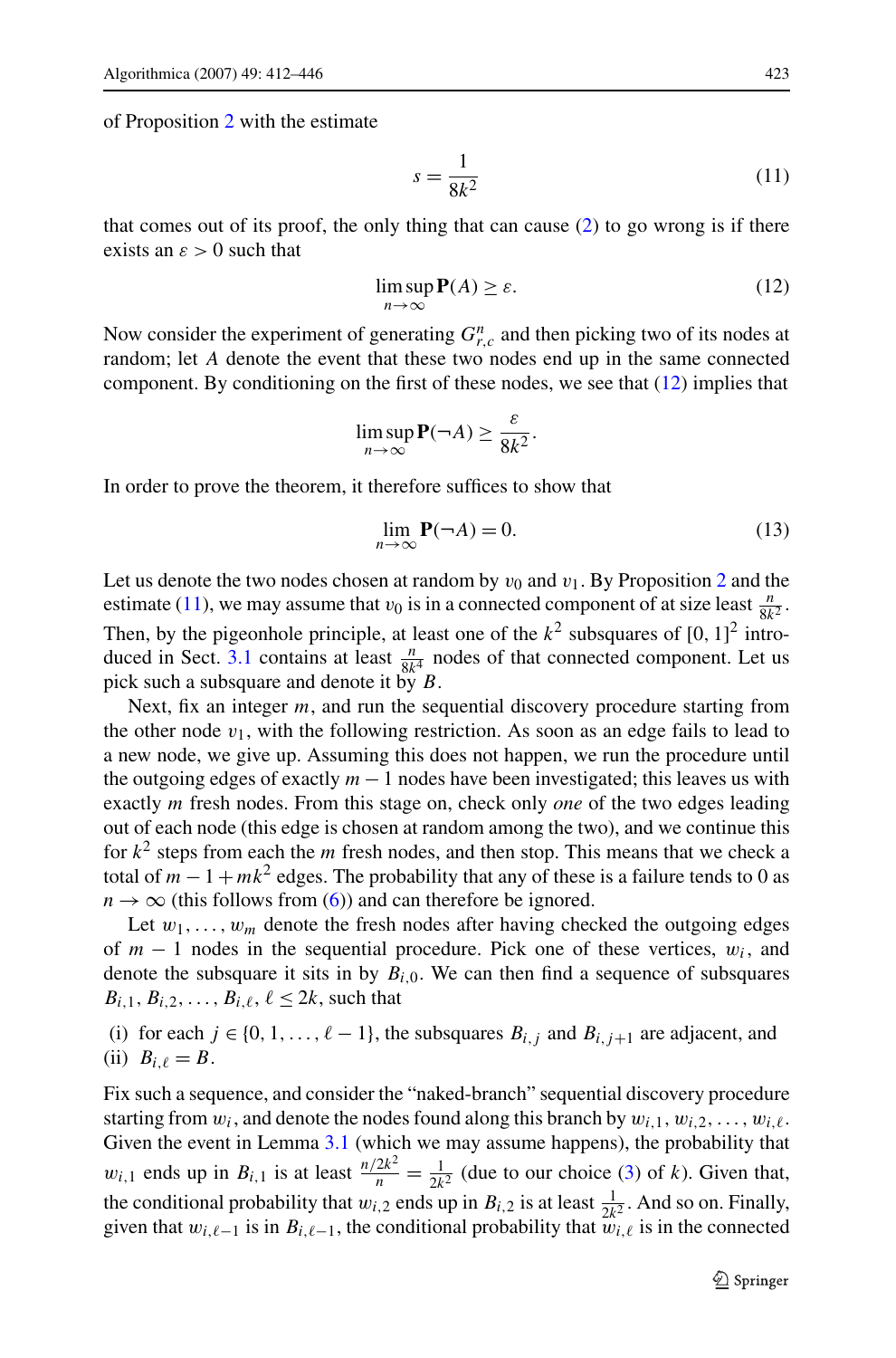component of  $v_1$ , is at least  $\frac{n/8k^4}{n} = \frac{1}{8k^4}$ . Multiplying these conditional probabilities yields that  $w_{i,\ell}$  has probability at least

$$
\left(\frac{1}{2k^2}\right)^{\ell-1} \frac{1}{8k^4} \ge \left(\frac{1}{2k^2}\right)^{2k-1} \frac{1}{8k^4}
$$
 (14)

of being in the connected component of  $v_0$ .

On the event that no checked edges result in failures (which we assume), the *m* different "naked branches" move independently, so (14) implies that the probability that none of them hit the connected component of  $v_0$  is at most

$$
\left(1-\left(\frac{1}{2k-1}\right)^{k-1}\frac{1}{8k^4}\right)^m.
$$

We have thus shown that

$$
\limsup_{n \to \infty} \mathbf{P}(\neg A) \le \left(1 - \left(\frac{1}{2k^2}\right)^{2k-1} \frac{1}{8k^4}\right)^m.
$$
 (15)

Now, *m* was arbitrary, and the right hand side of (15) can be made as small as we wish by picking *m* large. Hence [\(13](#page-11-0)) is established and the proof is complete.  $\Box$ 

A careful examination of the estimates of failure probabilities in the proof above show that the probability of not having connectivity is at most  $\Theta(n^{-\epsilon})$ , for  $\epsilon > 0$ .

Finally, we will now show that no vertex in the graph  $G_{r,c}^n$  has very high degree.

**Proposition 3** *For any integer*  $t \geq 1$ *, there is a constant*  $\alpha > 0$  *such that no vertex in*  $G_{r,c}^n$  *has degree exceeding*  $\alpha \frac{\log n}{\log \log n}$  *with probability*  $1 - O(n^{-t})$ *.* 

*Proof* Consider any vertex *v*. The vertices that could possibly connect to it lie in a circle of radius *r* centered at *v* and by Lemma [3.1,](#page-7-0) there are at most  $2\pi r^2 n$  such vertices. Each such vertex has probability  $1 - (1 - \frac{1}{n})^c \leq \frac{c}{n}$  of connecting to *v*. Hence, the expected (in)degree of *v* is at most  $2\pi r^2c$ , and the result now follows by applying the Chernoff-Hoeffding bounds.

#### 3.3 Reliability of Firework and Gossip

In this section we prove some fundamental results on connectivity of the gossip and fireworks protocol. The main result is the following.

**Theorem 2** If 
$$
p = \frac{\log^* n}{n}
$$
:  
\n
$$
\lim_{n \to \infty} \mathbf{Pr}(g \circ \text{ssip reaches all nodes}) = 1.
$$
\n(16)

*Proof* We assume that the event of Lemma [3.1](#page-7-0) holds and condition on this event for the remaining of the proof.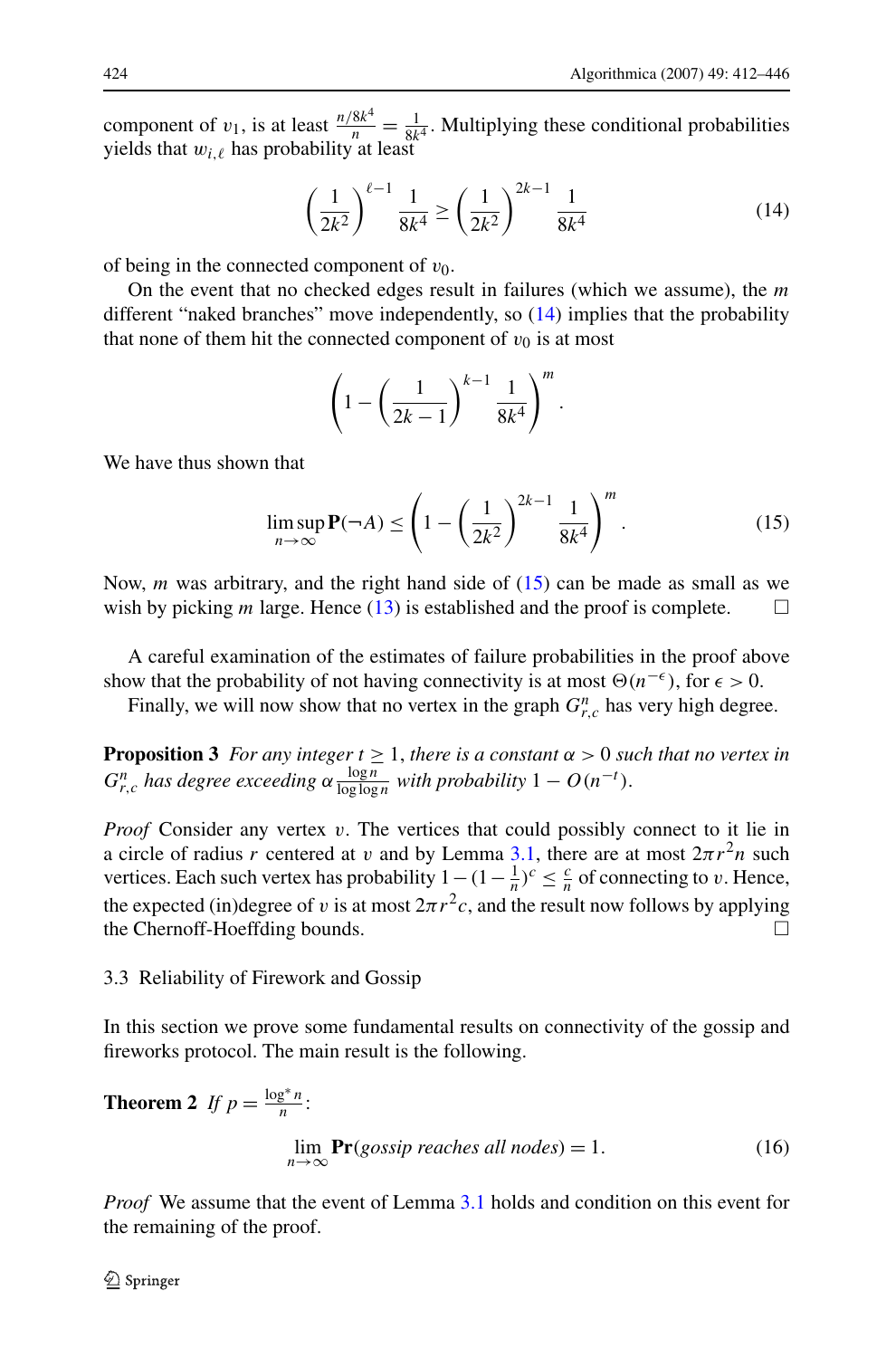Denote by  $B_0$  the subsquare containing the source and let *B* be any subsquare in the partition.

We can find a subsquare sequence  $B_0, B_1, \ldots, B_t$ , with  $t \leq 2k$ , such that

1. for each  $i \in \{1, 2, \ldots, t\}$  *B<sub>i</sub>* and *B<sub>i</sub>*<sup>−1</sup> are adjacent, and 2.  $B_t = B$ .

For  $i \in \{0, \ldots, t\}$ , let  $A_i$  be the event that the gossip procedure reaches all nodes in  $B_i$  and let  $X_i$  be the number of nodes in  $B_i$  which flood. Notice then that the probability of  $A_i$  is at least the probability that the procedure reaches some node in  $B_{i-1}$  and such node floods, as  $B_{i-1}$  and  $B_i$  are adjacent. Moreover such probability is at least the probability that the procedure reaches all nodes in  $B<sub>i-1</sub>$  and at least one of these floods. That is, for  $i \neq 0$ :

$$
\Pr(A_i) \ge \Pr(X_{i-1} \ge 1 | A_{i-1}) \Pr(A_{i-1}).
$$

It follows immediately that:

$$
\mathbf{Pr}(A_t) \ge \left(\prod_{i=0}^{t-1} \mathbf{Pr}(X_i \ge 1 | A_i)\right) \mathbf{Pr}(A_0).
$$

Consider the term  $Pr(X_i \geq 1 | A_i)$ . As each flooding event takes place with probability *p*:

$$
\mathbf{E}[X_i|A_i] \ge p \frac{n}{2k^2} = \frac{\log^*(n)}{n} \frac{n}{2k^2} = \frac{\log^*(n)}{2k^2}.
$$

Since all flooding events are independent, we can apply a Chernoff bound to obtain the following:

$$
\mathbf{Pr}\bigg(X_i \leq \frac{\log^*(n)}{4k^2} \bigg| A_i\bigg) \leq \mathbf{Pr}\bigg(X_i \leq \frac{\mathbf{E}[X_i|A_i]}{2}\bigg) \leq e^{-\frac{\log^*(n)}{16k^2}}.
$$

Hence, for large enough *n* (such that  $\frac{\log^*(n)}{4k^2} \ge 1$ ):

$$
\mathbf{Pr}(X_i \ge 1 | A_i) \ge \mathbf{Pr}\bigg(X_i \ge \frac{\log^*(n)}{4k^2} | A_i \bigg) \ge 1 - e^{-\frac{\log^*(n)}{16k^2}}.
$$

Moreover

$$
\mathbf{Pr}(A_0) = 1
$$

because the source always floods.

Finally, we have:

$$
\mathbf{Pr}(A_t) \ge \left(\prod_{i=0}^{t-1} \mathbf{Pr}(X_i \ge 1 | A_i) \right) \mathbf{Pr}(A_0)
$$
  
\n
$$
\ge \left(1 - e^{-\frac{\log^*(n)}{16k^2}}\right)^t
$$
  
\n
$$
\ge \left(1 - e^{-\frac{\log^*(n)}{16k^2}}\right)^{2k}
$$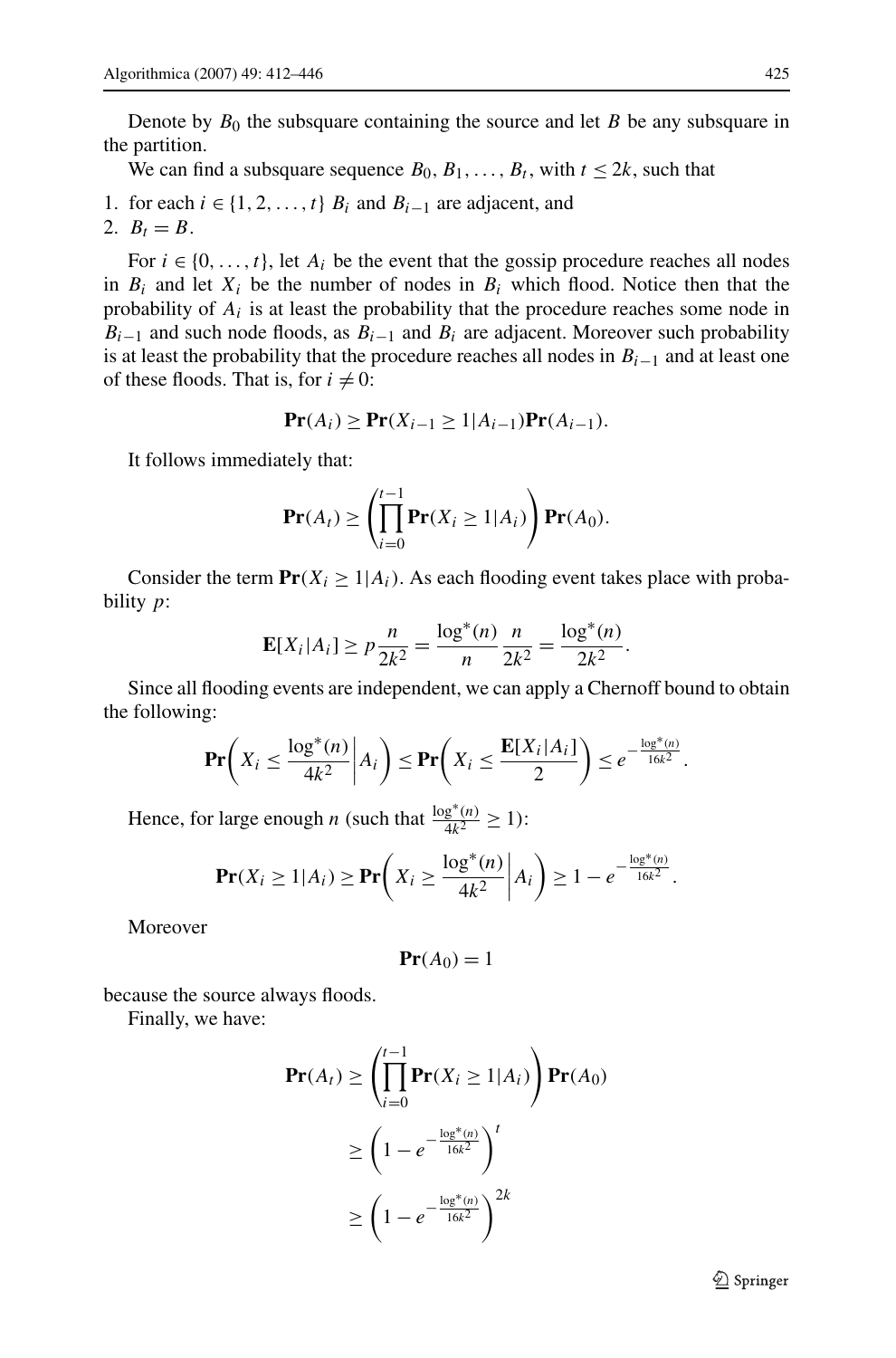which tends to 1 as *n* goes to infinity, showing gossip reaches all nodes in *B*. Then, by union bound on all subsquares, the probability that the procedure does not reach all nodes in the graph is at most

$$
k^2(1-\mathbf{Pr}(A_t))
$$

which tends to 0 as n goes to infinity.  $\Box$ 

**Corollary 1** *If*  $p = \frac{\log^* n}{n}$ :  $\lim_{n \to \infty} \Pr(\text{Fireworks reaches all nodes}) = 1.$  (17)

*Proof* Given the same flooding probability *p* for both procedure it holds that

#### $Pr(Fireworks \text{ reaches all nodes}) \geq Pr(gossip \text{ reaches all nodes})$

as any execution of Fireworks can be modelled as an execution of gossip, followed by the addition of other edges according to the Fireworks protocol. Such addition obviously preserves or improves connectivity, yielding the inequality. By the theorem, it follows:

$$
\lim_{n \to \infty} \mathbf{Pr}(Fireworks \text{ reaches all nodes}) \ge \mathbf{Pr}(\text{gossip reaches all nodes}) = 1. \quad \Box
$$

#### *3.3.1 Estimating Overall Number of Links*

*Fireworks* can be modelled as a procedure constructing a directed graph *G*. If a node *u* propagates a message to a node *v*, according to *Fireworks*, an arc is inserted from  *to <i>v*. Assuming *Fireworks* reaches all nodes and denoting by deg<sub>out</sub> the out degree of a node in *G*:

 $E[\deg_{\text{out}}] \le c(1-p) + np \in \Theta(\log^*(n)).$ 

Hence, the average overall number of arcs is:

$$
\mathbf{E}[e(G)] = n\mathbf{E}[deg_{\text{out}}] \in \Theta(\log^*(n)n)
$$

which is almost sparse.

## *3.3.2 Note on the Choice of p*

The proof above works for all choices of *p* such that

$$
p = \Theta\left(\frac{f(n)}{n}\right)
$$
 and  $\lim_{n \to +\infty} f(n) = +\infty$ .

To make this result tight, we prove the following: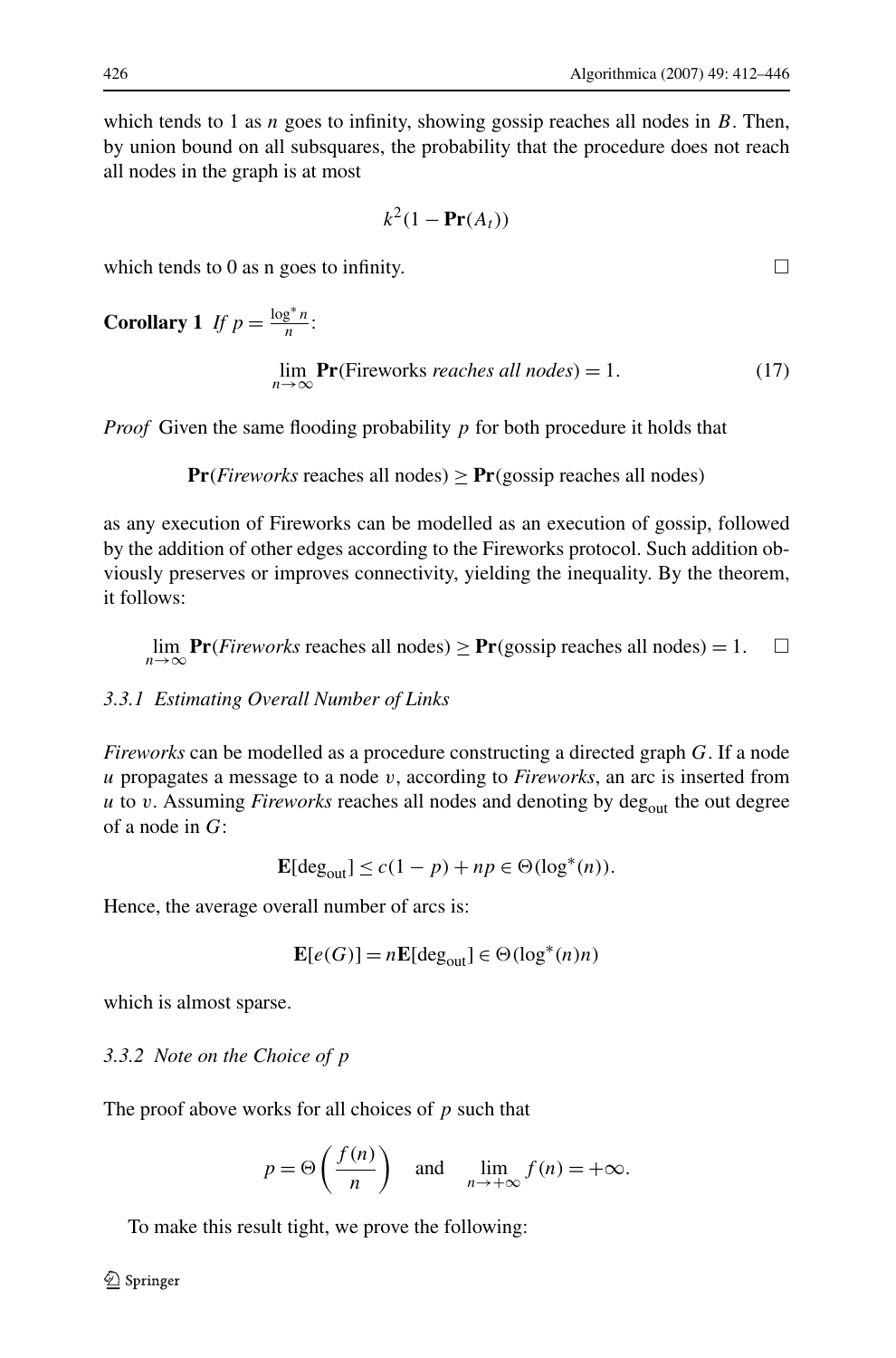<span id="page-15-0"></span>**Theorem 3** *If*  $\limsup_{n\to\infty} f(n) \neq +\infty$ , *as n goes to infinity some node is not reached by the procedure with constant positive probability*.

*Proof* We may assume the result of Lemma 4.1. Consider then a node *v* and its neighborhood. This set contains at least  $\frac{n}{2k^2}$  nodes. Let *u* be one of these nodes. Suppose  $u$  is reached by the procedure. The probability that  $u$  does not propagate to  $v$  is the product of the probability that  $u$  does not flood and that  $u$  chooses  $c$  neighbors distinct from *v*. The latter is at least  $1 - \frac{c}{n/2k^2}$  by the bound in the lemma. Hence, the probability that  $u$  does not propagate to  $v$  is at least

$$
(1-p)\bigg(1-\frac{2ck^2}{n}\bigg)
$$

as the events are independent. Moreover, as the procedure executes independently on all nodes in the neighborhood of *v* and there are at most *n* such nodes, the probability that no node propagates to  $v$ , i.e.  $v$  is not reached, is at least

$$
\left[ (1-p)\left(1-\frac{2ck^2}{n}\right)\right]^n.
$$

Now, by assumption, there exists a constant  $b \ge 0$  such that  $f(n) \le b$  for all *n*. Then the probability that *v* is not reached is at least

$$
\left[ \left( 1 - \Theta \frac{b}{n} \right) \left( 1 - \frac{2ck^2}{n} \right) \right]^n
$$

which tends to at least  $e^{-\Theta(b)-2ck^2}$  as *n* tends to infinity. This is a constant, proving the theorem.  $\Box$ 

This implies that, in this case, on average, at least a constant fraction of nodes is not reached by *Fireworks*. A similar proof applies to gossip.

In the next section we will show that despite similar asymptotic behaviors, the firework, irrigator and gossip schemes show significantly different performance in practice.

#### **4 Implementation Issues**

In this section we discuss possible implementations of the Irrigator and Fireworks protocols proposed for network-wide broadcasting. Also a variant of the basic Irrigator protocol which leads to further energy saving will be presented.

In describing the protocols we will distinguish between virtual topology-based solutions, in which a sparse overlay is first identified and broadcasting is then implemented via Flooding over such overlay, and on-line broadcasting solutions. The implementation of the gossip protocol, selected for sake of benchmarking, will also be reviewed.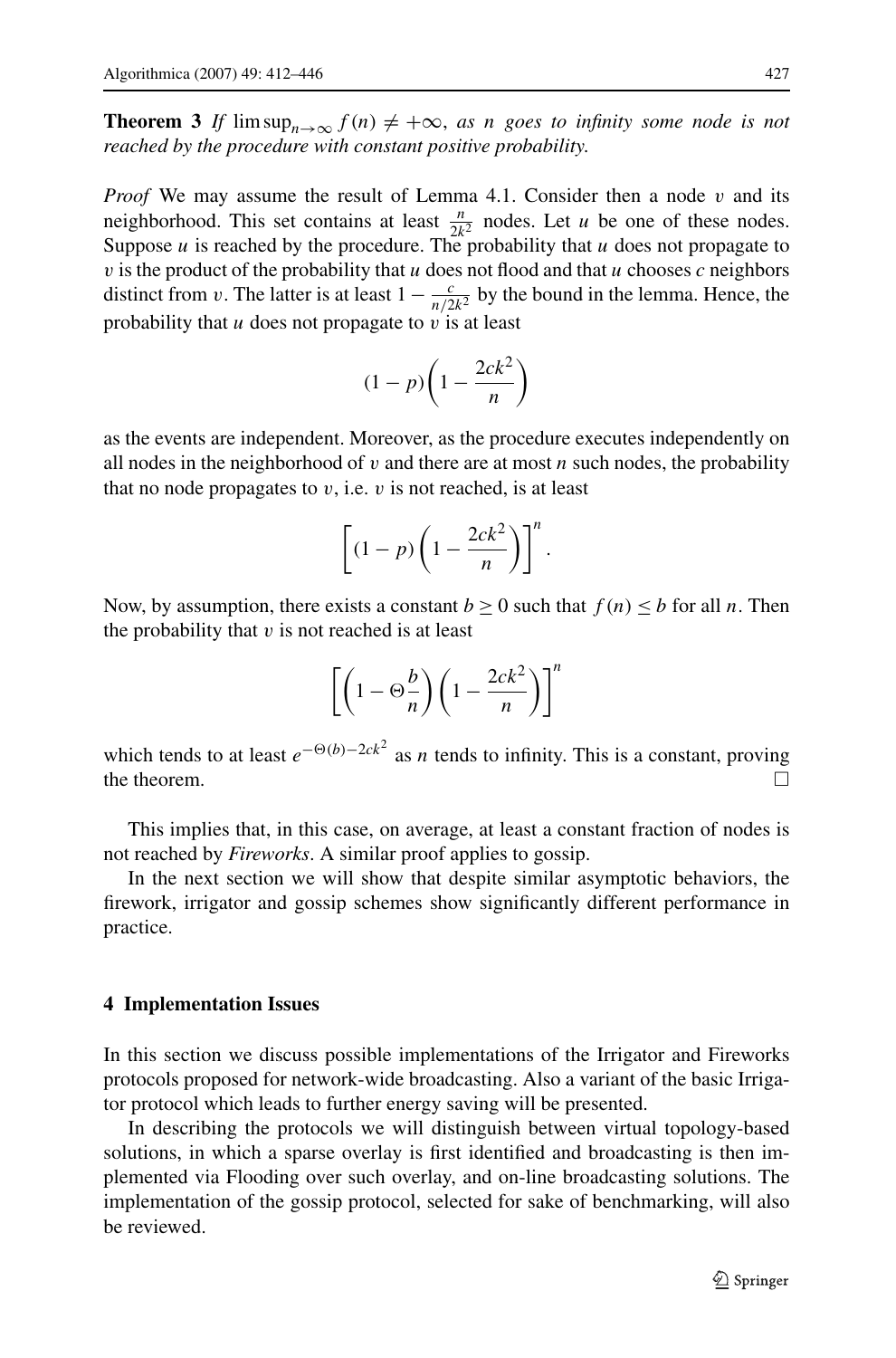#### 4.1 Virtual Topology-based Solutions

### *4.1.1 The Irrigator Protocol*

In the Irrigator protocol a sparse overlay  $G_{rc}^n$  is first built by each node randomly selecting  $c$  among its neighbors in the visibility graph,<sup>2</sup> and then broadcasting is performed via flooding over *Gn rc*.

Applying the flooding procedure over a much sparser overlay has the advantage that the number of traversed links is significantly reduced. This in turns decreases the number of transmitted unicast packets and the energy consumption per node (as the latter metric is directly associated to the number of messages transmitted by and addressed to each node<sup>3</sup>).

The Irrigator scheme can be easily implemented as follows.

- *Overlay computation.* At the protocol start up each node becomes aware of its neighbors via basic hello messages exchange. Based on such one hop neighborhood knowledge, each node selects *c* among its neighbors, and communicates its choice to its neighbors in the next periodic hello message. When receiving the second hello messages each node is thus able to compute the links in  $G_{rc}^n$  incident to itself (a link  $(u, v)$  is included in the overlay iff at least one of the two extremes *u,v* selected the other).
- *Broadcast message propagation.* Upon reception of a broadcast message a node will retransmit the message to all its neighbors in  $G_{rc}^n$  but the one from which it has received the message, in a flooding-like fashion. Flooding is however limited to the sparse overlay. Message transmission to the neighbors in  $G_{rc}^n$  can be implemented either via multiple unicast transmissions or via a local broadcast. In the latter case a node transmits the message and all its neighbors which are NOT connected to it in the overlay discard the message upon receiving it.

We note that the overhead associated with the Irrigator protocol operation can be quantified in a few extra bytes (needed to identity up to *c* neighbors) added in the second hello messages. Extensive simulations reported in this paper show that  $G_{rc}^n$ will be connected, for  $c \geq 4$ , whenever the visibility graph  $G_r$  was connected. Given the small value of *c* this results in almost negligible overhead.

The name of the above described protocol, 'Irrigator', captures the fact that rather than flooding the network with messages, the Irrigator scheme disseminates such messages along a much more reduced set of routes while being able to successfully reach all the nodes with high probability.

<sup>&</sup>lt;sup>2</sup>We denote as visibility graph  $G_r$  the graph in which there is a vertex for each sensor node, and an edge between any two neighboring nodes (i.e., between the nodes within each other transmission radius).

<sup>&</sup>lt;sup>3</sup>In the following we will make the approximation that energy is consumed only when receiving a packet addressed to the node. This reflects the usual practice to switch off the radio transceiver as soon as a node realizes not to be an intended destination for a given packet. The node will then go to sleep over the rest of the message transmission, thus consuming negligible power. As the node can identify whether it is an intended destination by reading only the first few bytes of the packet header, we have considered negligible the overall energy consumption associated to this operation.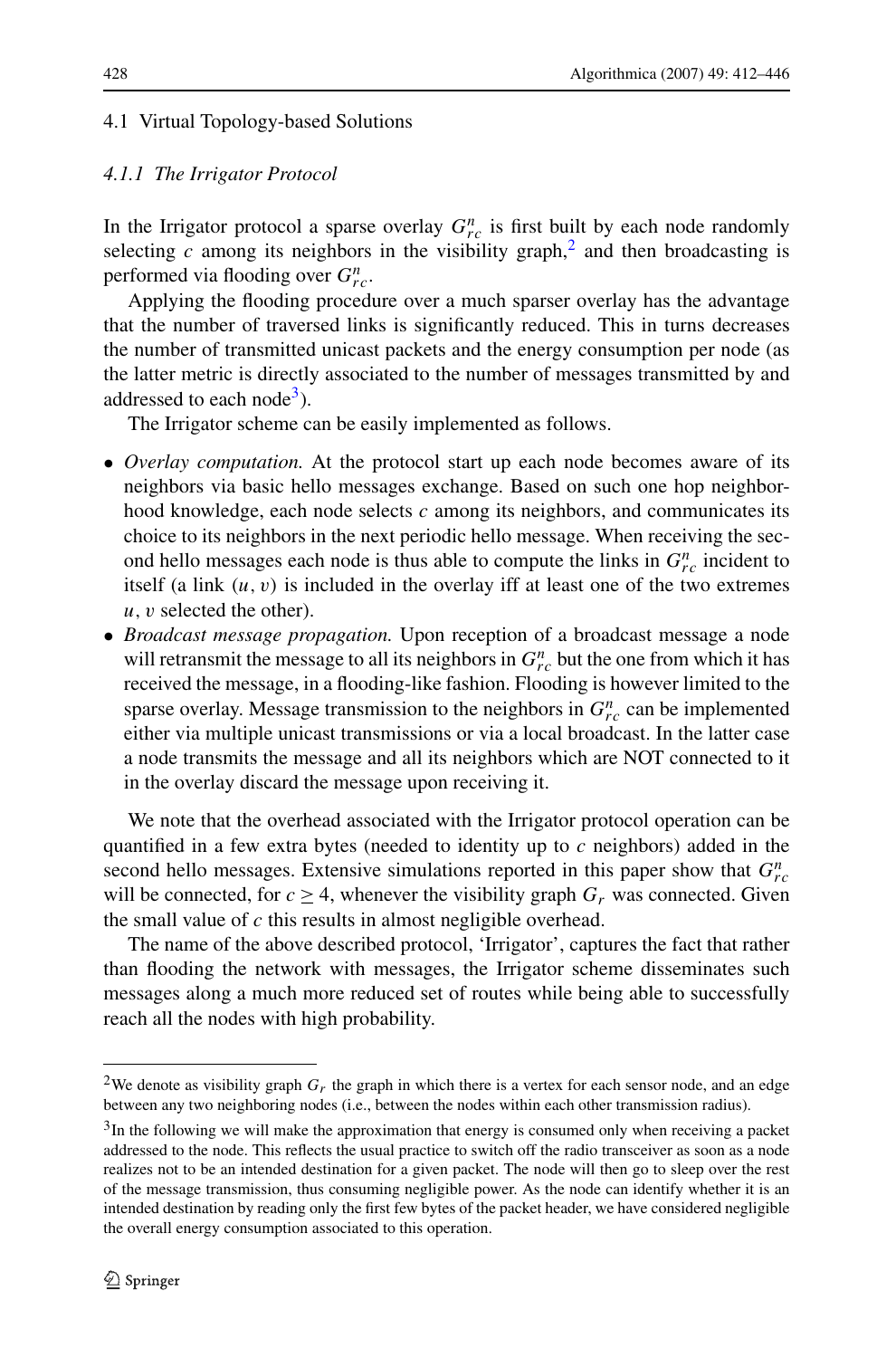Not only is the proposed solution simple, with minimal overhead, and energy saving but it is also robust in practical scenarios. In the performance evaluation section we will show that the assumption of having the nodes uniformly deployed in the area, which may appear a limit of the scheme, can be relaxed to account for more realistic nodes' deployment distributions without affecting the connectivity properties of such scheme.

# *4.1.2 The Irrigator Protocol, v2.0*

The experimental results on the Irrigator protocol provided us with the intuition that, by inserting links in the virtual topology randomly and uniformly so that each node has  $c^*$  links incident to it (provided its degree is  $\geq c^*$ ), the global connectivity properties are likely to be maintained. This motivated some further reasoning on ways to reduce the number of links included in  $G_{rc}^n$  by the Irrigator protocol. In such protocol when  $c = 4$  the nodal degree in  $G_{rc}^n$  is likely to exceed such value since all the *c* neighbors selected by a node *u*, *plus* all the neighbors that selected *u* are *u*'s neighbors in  $G_{rc}^n$ . The variance of the nodal degree in the virtual topology may force the adoption of a *c* value higher than what would be needed in case some form of control that all nodes achieve a minimum nodal degree in  $G_{rc}^n$  is enforced.

The following simple variant of the Irrigator protocol, denoted as Irrigator v2.0 in the following, has thus been designed.

Each node, based on its one hop neighborhood knowledge first randomly and uniformly selects *c* neighbors ( $c < c^*$ , say *c* could be 2 and  $c^*$  could be set to 3, 4) and communicates this to its neighbors in the following hello message. So far the protocol operates exactly as the Irrigator protocol but with a *c* value much lower than what would be needed by the Irrigator protocol to result in high reliability. After gathering the second hello messages from all its neighbors, node *u* computes the total number of links *Num<sub>links</sub>* incident to it in  $G_{rc}^n$ , either selected by itself or by one of its neighbors. If *Num*<sub>links</sub>  $\geq c^*$  no further link is selected. Otherwise, node *u* randomly and uniformly selects  $c^* - Num_{links}$  among the unselected links to its one hop neighbors, and communicates the identity of the nodes selected in this second phase of the protocol in the next exchanged hello message. The idea here is to try to prevent nodes from having a highly variable nodal degree, with the rationale that a nodal degree around *c*∗, when links are randomly selected, is enough to enforce the maintenance of global connectivity properties.

## 4.2 On-Line Solutions

## *4.2.1 The Gossip Protocol*

For sake of protocols benchmarking we implemented the gossip protocol introduced in [\[11\]](#page-33-0). In the following we will discuss the implementation of the two versions of gossiping presented in [[11\]](#page-33-0): vertex gossip and edge gossip.

Vertex gossip is a simple probabilistic flooding-based scheme which works as follows. Whenever a source wants to broadcast a message it sends it to all its neighbors. Whenever a node receives a message it has not generated, it tosses a coin and, with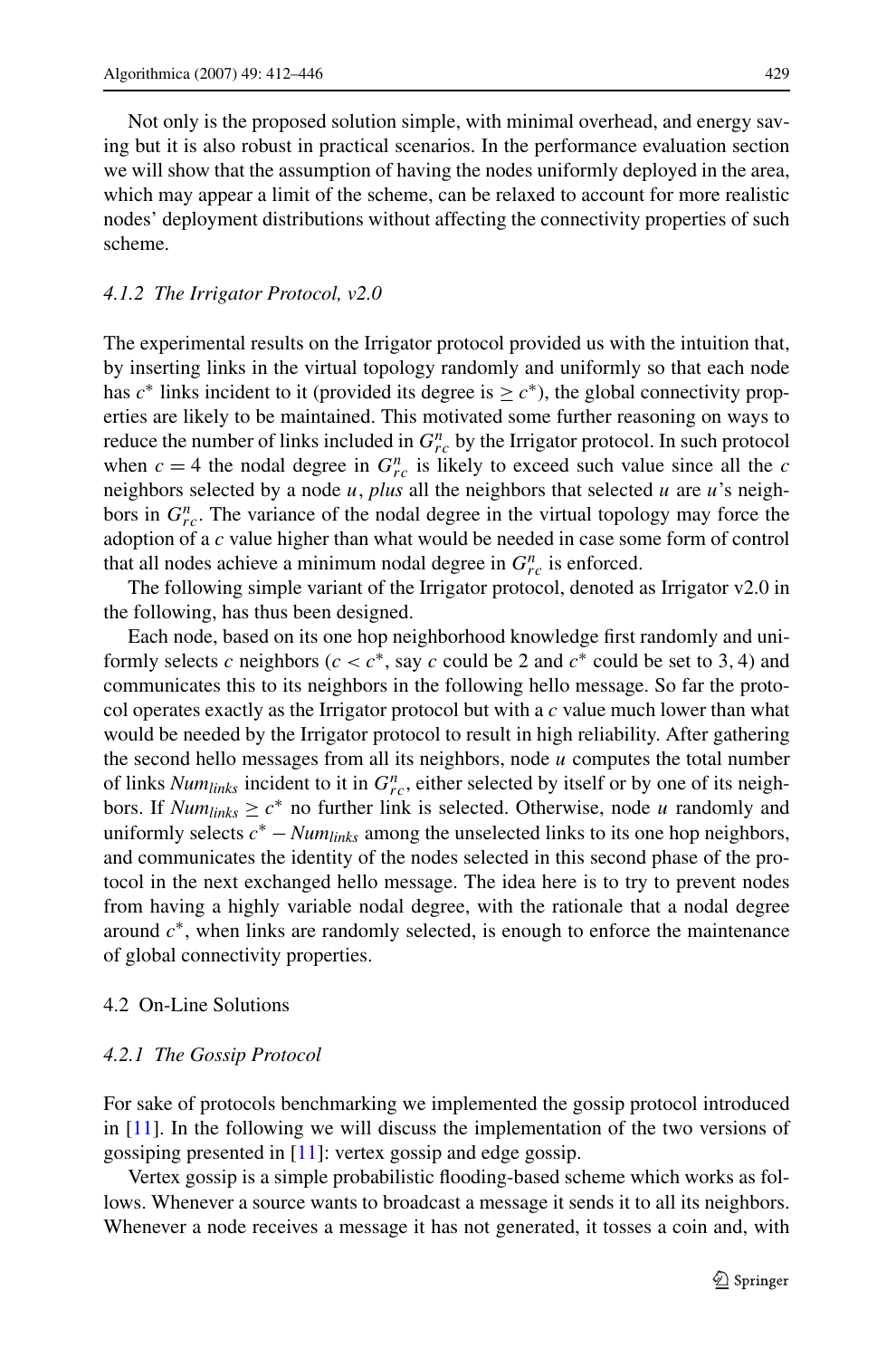<span id="page-18-0"></span>probability  $p$  it retransmits the broadcast message to its neighbors (except the one from which it received the message). With probability  $(1 - p)$  it stays silent. The implementation of this protocol is straightforward, either via local broadcast, or, in case the adopted awake/asleep schedule makes impossible to reach all neighbors via a few local broadcasts, via unicast packets transmitted to each of the node's neighbors. Whenever, as in typical WSN scenarios, the knowledge of a node's neighbors and of their wake up schedules is needed for each node to know when to transmit and how many times to reach all the intended recipients, such knowledge can be achieved via hello message exchanges.

The implementation of edge gossip is similar. The only difference with vertex gossip is that whenever a node receives a broadcast message it tosses a coin for each of the edges incident to it (but the one from which it has received the message), transmitting to *each* of the neighbors with probability *p*. This de facto implies that either unicast packets are used for sake of edge gossip implementation, or a possibly long list of intended recipients has to be included in the message in case local broadcast is adopted.

These solutions trade off the number of nodes re-broadcasting the message and the energy consumption (the lower the *p* value the lower the number of nodes involved in re-broadcasting the message in case of vertex gossip, the lower the number of traversed links in both the two gossip protocols) with reliability (the lower the *p* value, the less reliable the protocol is).

# *4.2.2 The Fireworks Protocols*

The Fireworks protocol is an on-line scheme which combines features of the gossip protocol and of an Irrigator-like approach. The protocol works as follows. The broadcast source transmits to all its neighbors. Whenever a node receives a new broadcast message it tosses a coin. With probability  $p$  it re-broadcasts the message to all its neighbors. With probability  $(1-p)$  it sends it only to *c* randomly selected neighbors. The way the latter is implemented is by either transmitting the message via local broadcast, including the list of intended destinations in the message, or by sending the message to the selected neighbors via unicast packets.

With respect to the gossip protocol, our intuition, confirmed by the results summarized in the performance evaluation section, is that the Fireworks protocol results in higher reliability given the same number of links over which the broadcast packet is transmitted.

#### **5 Performance Evaluation**

This section summarizes the results of extensive simulations that have been conducted to prove the effectiveness of the proposed solutions and to quantify the improvements that can be achieved over previous schemes. Our experiments have been conducted by means of a simulator we have developed in Java. Simulations have proceeded in two phases: first we have evaluated whether, and for which parameters values, the Irrigator schemes allow to maintain the global connectivity properties of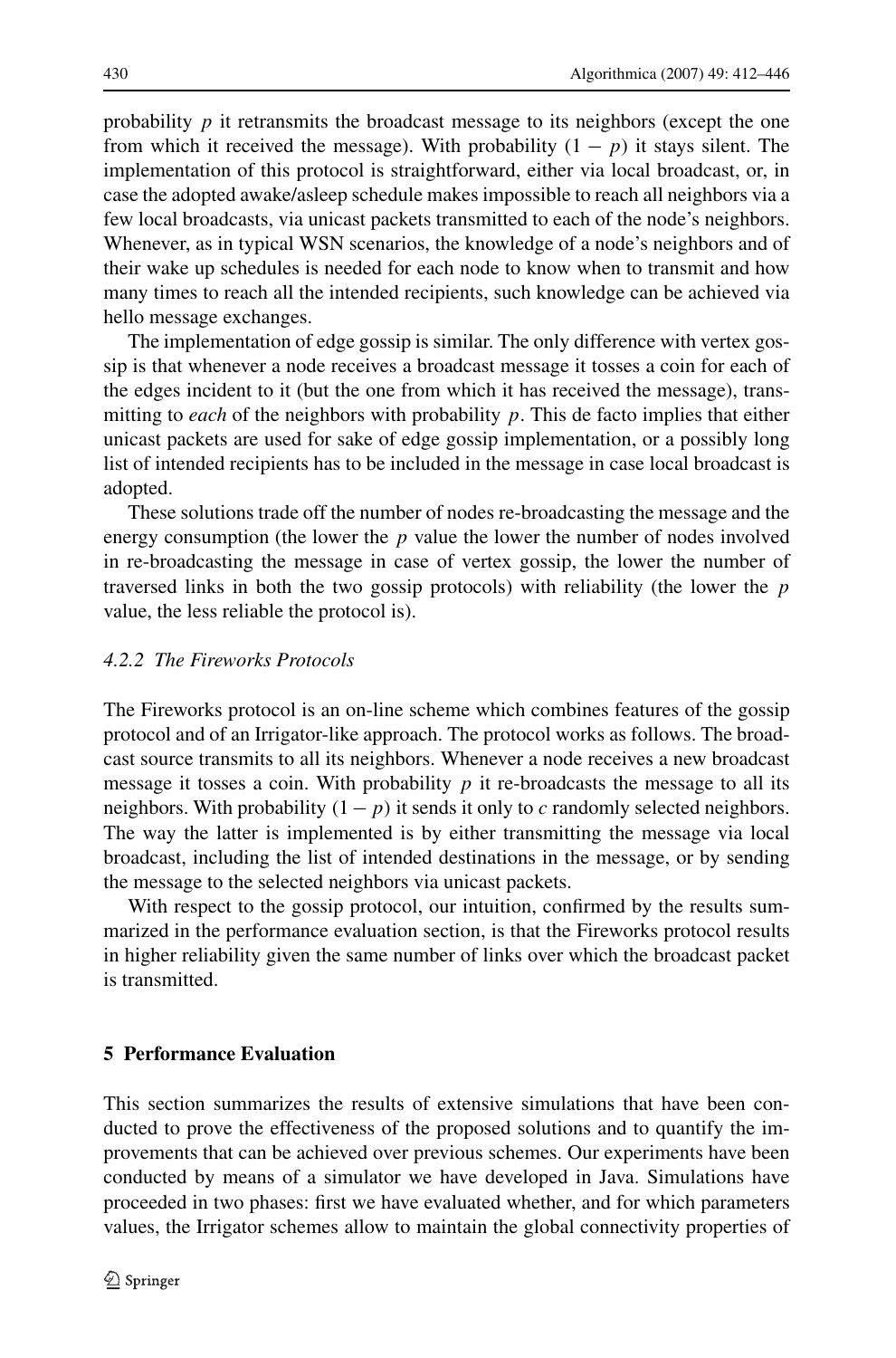

**Fig. 1** Uniform distribution

the network. The size of the giant component (normalized to the number of nodes in the network), the number of connected components and the number of links in the generated virtual topologies have been evaluated under different nodes densities, and compared to the same metrics in the visibility graphs. We have then conducted simulations to compare, under different nodes deployments, and for varying nodes density, the performance of the different schemes proposed and of the gossip protocol (both vertex and edge gossip) in terms of energy consumption, channel capacity demand and reliability of the broadcast process.

In the simulated scenarios  $n \leq 300$  sensor nodes, with maximum transmission radius of 30 meters, are scattered in a geographic area which is a square of side  $L = 200$  m. We make the assumption that two nodes are in each other transmission range if and only if their Euclidean distance is ≤30 m (i.e., the visibility graph is a unit disc graph).

Nodes are deployed in the area either randomly and uniformly, or according to the distribution reported in Fig. [2](#page-20-0), named in the following the Hill distribution. In the Hill distribution, the random variables *x* and *y* defining the position of a sensor node are defined as follows:  $x = L\sqrt{u}$  and  $y = L\sqrt{v}$  with *u*, *v* uniformly distributed in [0*..*1]. The introduction of the Hill distribution allows to capture more realistic uneven deployments. Consider for example the case in which sensor nodes are spread over an area by an airplane flying over it. Even if the intended distribution is uniform, wind conditions and terrain features are likely to perturbate such distribution, concentrating the nodes more in certain areas over others. For example sensor nodes might roll down from a steep hill (this motivated the name of the distribution). The introduction of the Hill distribution thus allows us to evaluate which is the effect of perturbating the uniform deployment on the different schemes performance and reliability.

Once nodes have been distributed in the square area, to simulate the broadcasting process, a source node is randomly selected among the ones belonging to the visibility graph giant component, and the broadcast dissemination process is performed.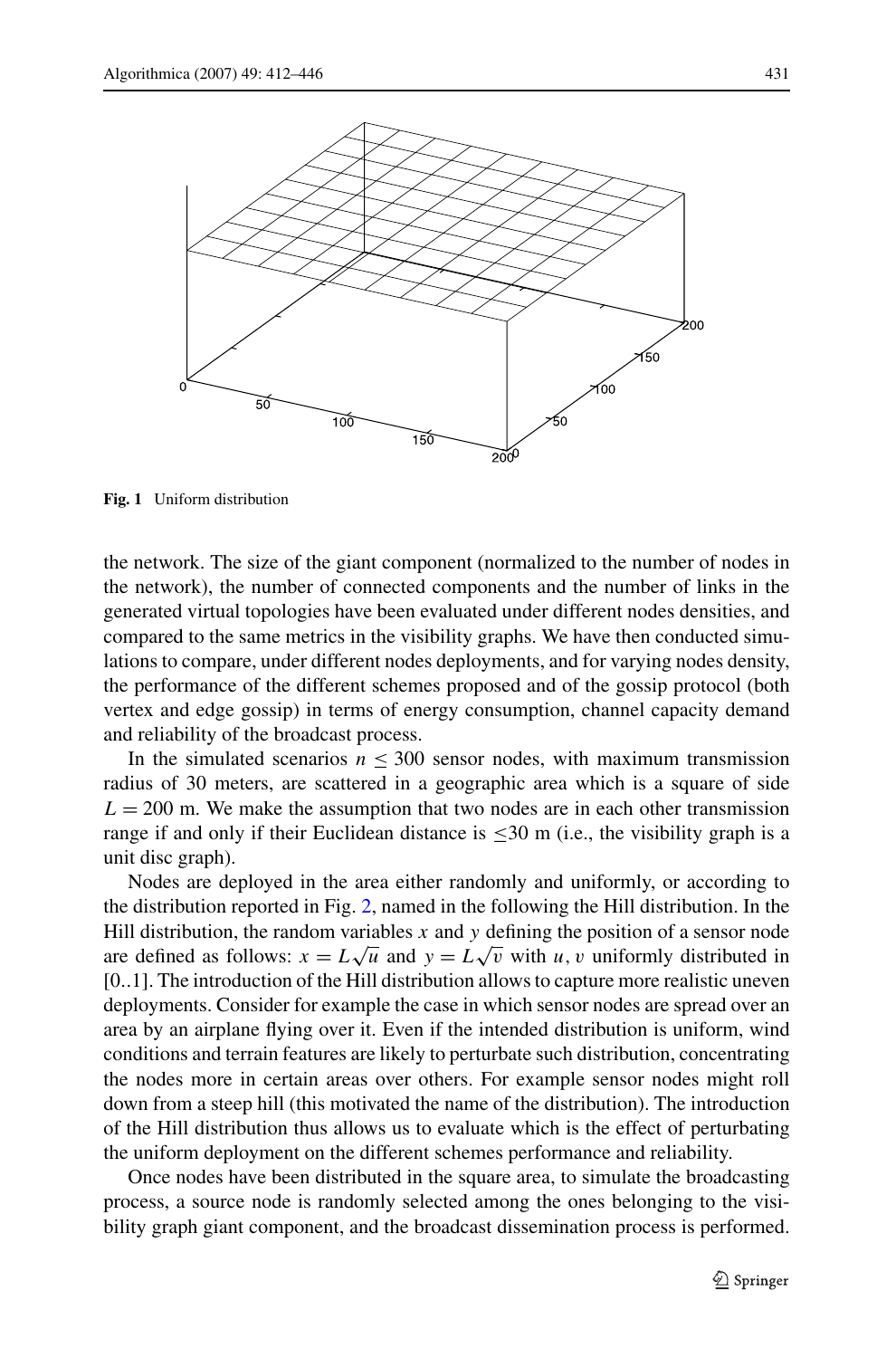<span id="page-20-0"></span>

**Fig. 2** Hill distribution





The metrics we consider are the following averages: the number of nodes involved in message transmission, the number of links over which the message is transmitted to reach all the intended destinations, and the percentage of nodes successfully reached by the broadcast process. The first metric well evaluates the network load per broadcast dissemination in the ideal case in which messages can always be successfully transmitted via local broadcasts. The second refers to the network load in case unicast packets are used for message transmission. These two metrics are also used for estimating the energy consumption. Indeed, in sensor nodes prototypes, the energy consumption when transmitting or receiving is basically the same (see for example the data reported in [\[26](#page-33-0)]) due to the short transmission radius which makes the cost of the circuitry prevalent over the emission power. The cost when in idle mode is also as high as the cost when receiving a packet. In our evaluation we make the assump-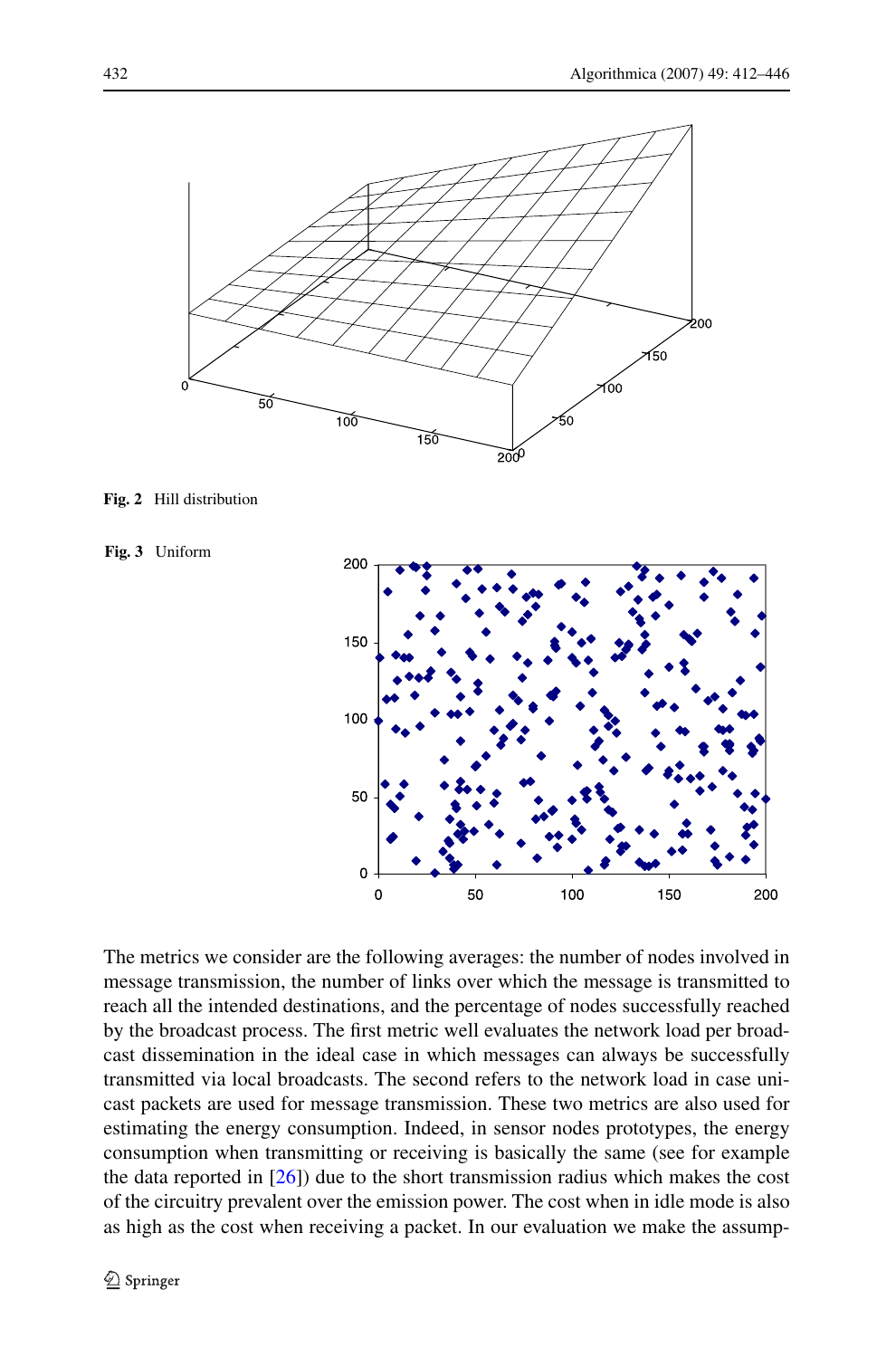

tion that nodes adopt an ideal awake-asleep schedule allowing nodes to go to sleep whenever they are not involved in packet transmission or reception. Under this assumption, the energy consumption per broadcast message can thus be approximated by summing up, for each transmitting node, the energy consumption for receiving the packet (a constant times the number of intended destinations to which the message is re-broadcasted) plus a constant accounting for the cost of re-broadcasting the message. The number of (unicast) transmissions accounts for the former, the number of transmissions in case of adoption of local broadcasts for the latter, so that the two curves can also approximate the energy consumption trend.<sup>4</sup> Finally, the number of sensor nodes reached by a broadcast message allows to assess the reliability of the proposed schemes.

All the results have been obtained by averaging over 100 runs on different topologies.

# 5.1 Irrigator Schemes: Topological Properties

In this section we report the number of connected components, the relative size of the giant component and the number of links in  $G_{rc}^n$  when applying one of the two Irrigator methods vs. the same metrics in the visibility graph. Results for the number of connected components, when *n* varies from 100 to 300, are reported in Figs. [7](#page-24-0) and [8](#page-25-0) for the uniformly and hill distributed nodes deployment scenarios. Changing *n* from 100 up to 300 allowed us to test our protocol on increasingly dense networks, from (moderately) sparse networks to highly dense ones.

<sup>&</sup>lt;sup>4</sup>The decision of adopting an ideal awake-asleep schedule is motivated by the need to derive general results, independent of the specific protocol adopted. The price to pay is that the energy-saving results upper bound what would occur in reality. In case non-ideal awake-asleep schedules are adopted nodes spend a fraction of time in idle mode, consuming energy while neither transmitting nor receiving packets. In such practical scenarios the overall decrease in energy consumption is thus lower than what one would expect by considering the energy saving associated to the reduced number of transmitted/received packets.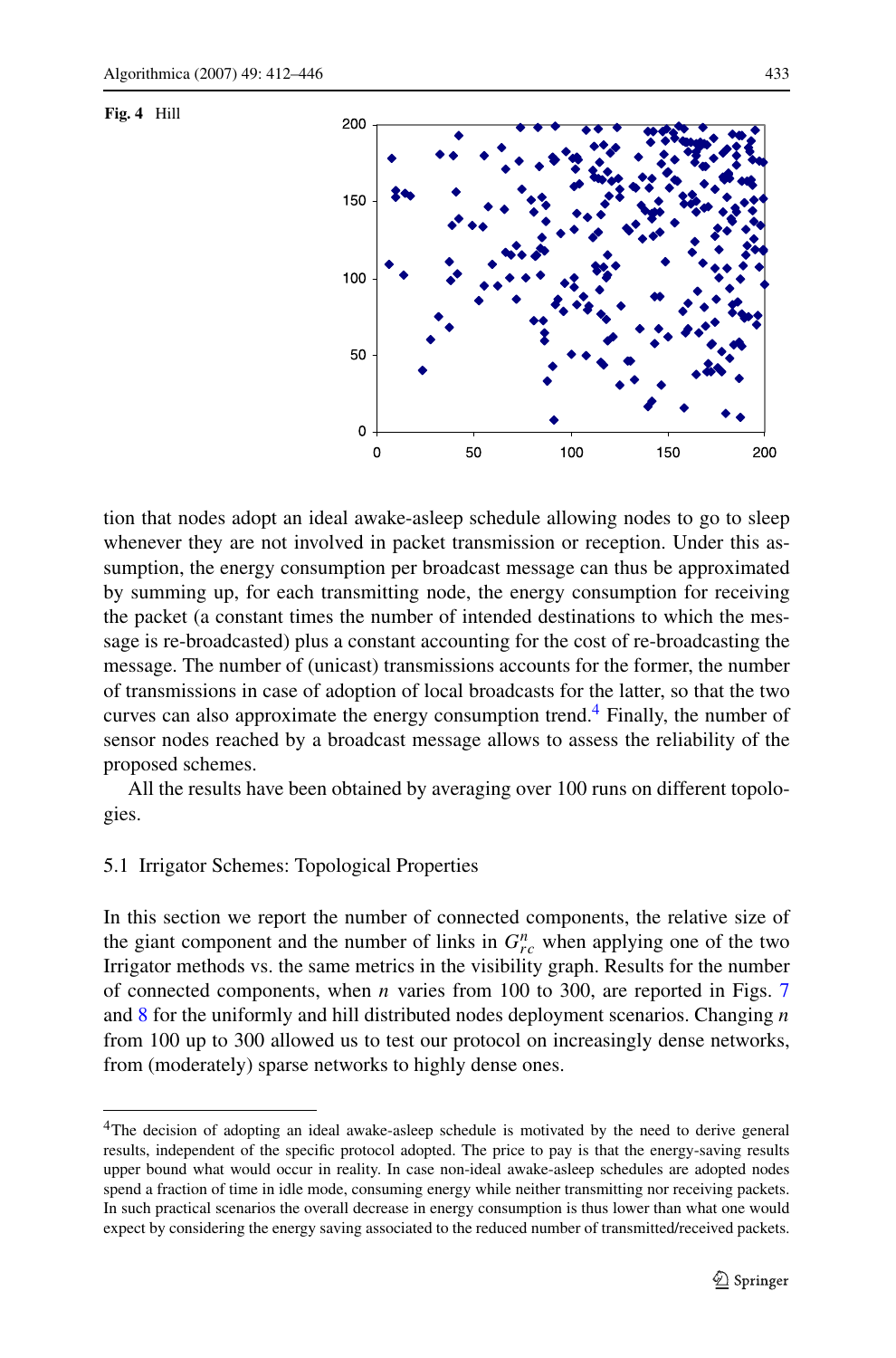

**Fig. 5** The figure shows the experimental pdf of the number of connected components. Nodes are  $n = 150$ , deployed uniformly

As expected, as *n* increases the graph tends to become globally connected. The striking feature of the figures however is that for the visibility graph  $G_r$  and for  $G_{rc}^n$ ,  $c \ge 4$  in the Irrigator protocol, and  $c = 2$ ,  $c^* = 4$  in the Irrigator v2.0 protocol, the plots are basically identical, independently of the nodes density. When  $c = 3$  in the Irrigator protocol and  $c^* = 3$  in the Irrigator v2.0 the plot for  $G_{rc}^n$  is slightly worse, meaning that more nodes are needed to have global connectivity, but the trend is the same. The case  $c = 2$  in the Irrigator protocol instead shows significantly worst performance. This outcome is confirmed by a wide range of experiments, for varying values of  $r$  and  $n$ , ranging from very sparse scenarios ( $r = 30$ ), to very dense scenarios ( $r = 333$ , number of nodes in the hundreds). Figures 5 and [6](#page-23-0) also show the experimental probability density function of the number of connected components at  $n = 150$  (the critical nodes density), for both uniform and hill nodes deployment. This metric captures, for one of the proposed algorithms, the percentage of visibility graphs (runs) in which the algorithm generates an overlay made of *x* connected components. As expected, the Hill deployment shows a higher percentage of visibility graphs which result in disconnected overlays, and in overlays with a higher number of connected components. The striking feature however is that again the behaviour of the proposed algorithms matches that of the visibility graph.

Experiments have also been performed to compare the relative size of the largest connected component of  $G_{rc}^n$  as the number of nodes grows (see Figs. [7](#page-24-0) and [8\)](#page-25-0). The size is relative to the total number of nodes. The Irrigator protocol  $c = 2, 3, 4$ , the Irrigator v2.0 protocol, with  $c = 2$  and  $c^* = 3, 4$ , and  $G_r$  for  $r = 30$ , have been compared with respect to this metric. (The protocols parameters values have been tuned by means of extensive simulations.) Once again the striking feature we observed is that the plots for  $G_{rc}^n$ ,  $c = 4$  in case of the Irrigator protocol ( $c = 2$ ,  $c^* = 4$  in case of the Irrigator v2.0 protocol) and for  $G_r$  coincide. These empirical facts have im-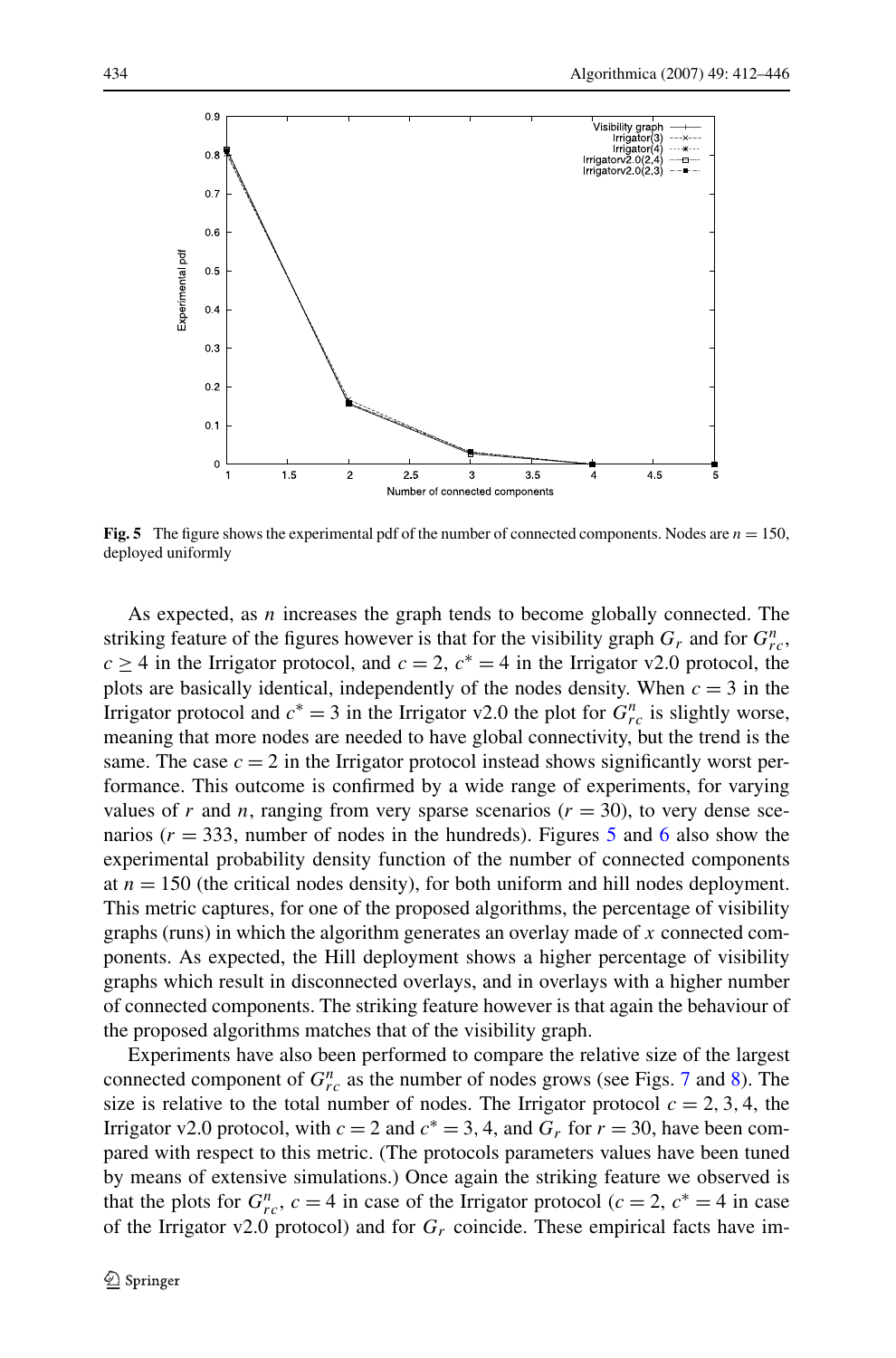<span id="page-23-0"></span>

**Fig. 6** The figure shows the experimental pdf of the number of connected components. Nodes are  $n = 150$ , deployed according to the Hill distribution

portant practical implications. In essence they show that, as far as global connectivity is concerned, it does not pay off to set up all possible links (as in a bare Flooding protocol). Rather, it suffices to limit the number of links to a very small constant, as the connectivity properties will be maintained.

We also notice that, for a given *n*, a WSN made of nodes uniformly deployed tends to have a larger giant component and a more reduced number of connected components over the case in which WSNs nodes are Hill distributed. This accounts for the uneven density of the nodes in the latter scenario. If nodes are Hill distributed, even if *n* is small there are areas in the WSN in which nodes are concentrated, thus likely belonging to the same connected components. On the other hand, even for high *n* values there are areas in the WSN in which node deployment is very sparse, resulting in multiple connected components. This also motivates the results plotted in Figs. [7](#page-24-0) and [8](#page-25-0) which surprisingly show a better capability of the different schemes to generate virtual topologies whose connectivity closely follows that of *Gr* when nodes are Hill distributed. When WSN nodes are uniformly distributed there is a range of nodal densities, falling in the  $100 \le n \le 200$  interval, which are particularly critical for our solutions. Indeed, when the WSN is very sparse, our schemes will tend to select basically all the links; when the WSN is very dense then some links can be removed from the network maintaining the global connectivity. There is however an intermediate interval of nodal densities (of high practical interest, as networks are likely to be deployed with such densities) for which the links to remove have to be carefully selected not to impact the global connectivity of the resulting virtual topology. It is indeed in this range that the effectiveness of our simple and local schemes can be fully appreciated. The Irrigator schemes do not appear to be affected by the Hill uneven deployment and actually benefit from the fact such distribution results in less critical nodal densities (mixing sparsified and dense areas) when varying the number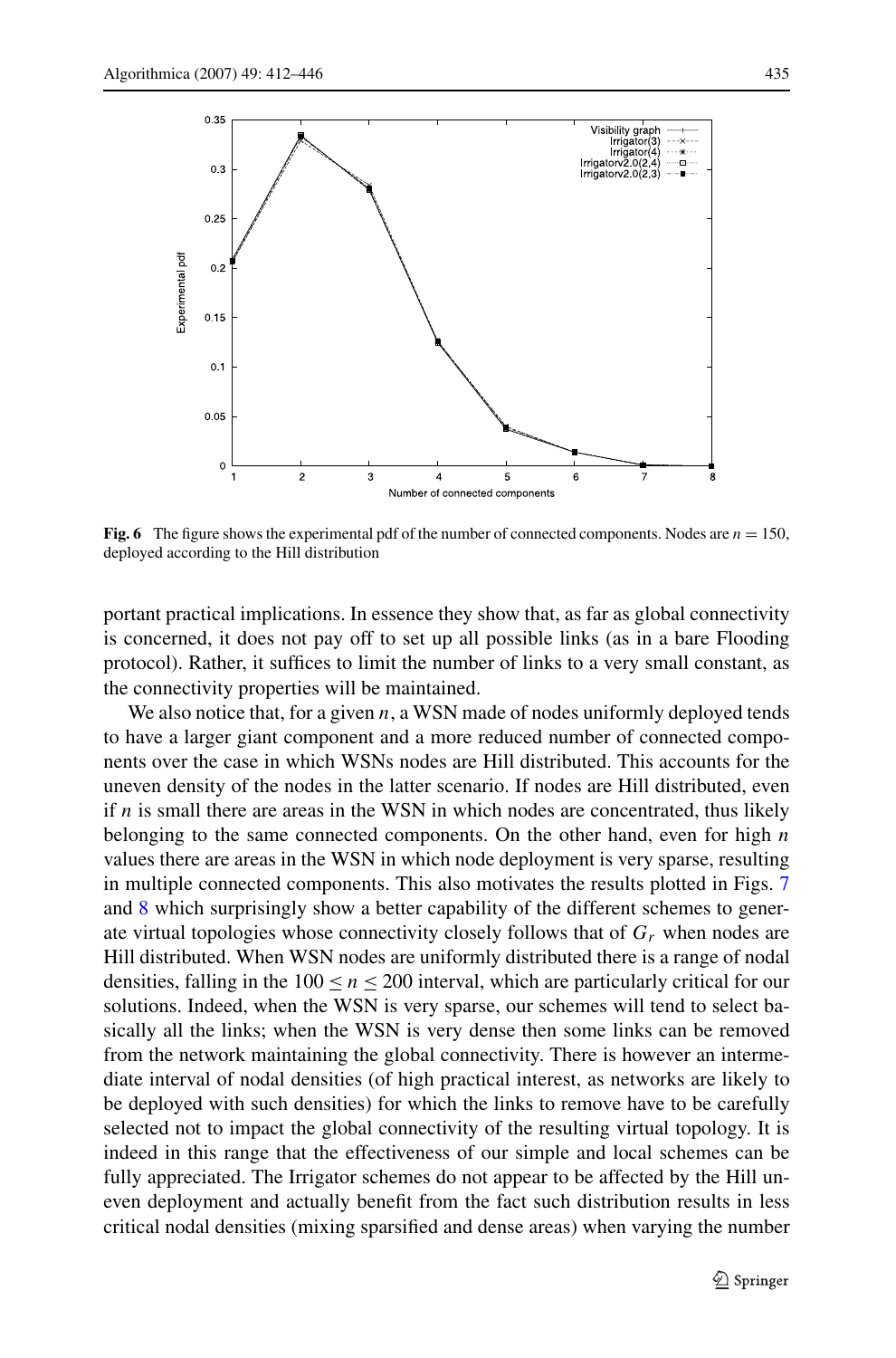<span id="page-24-0"></span>

 $\mathcal{D}$  Springer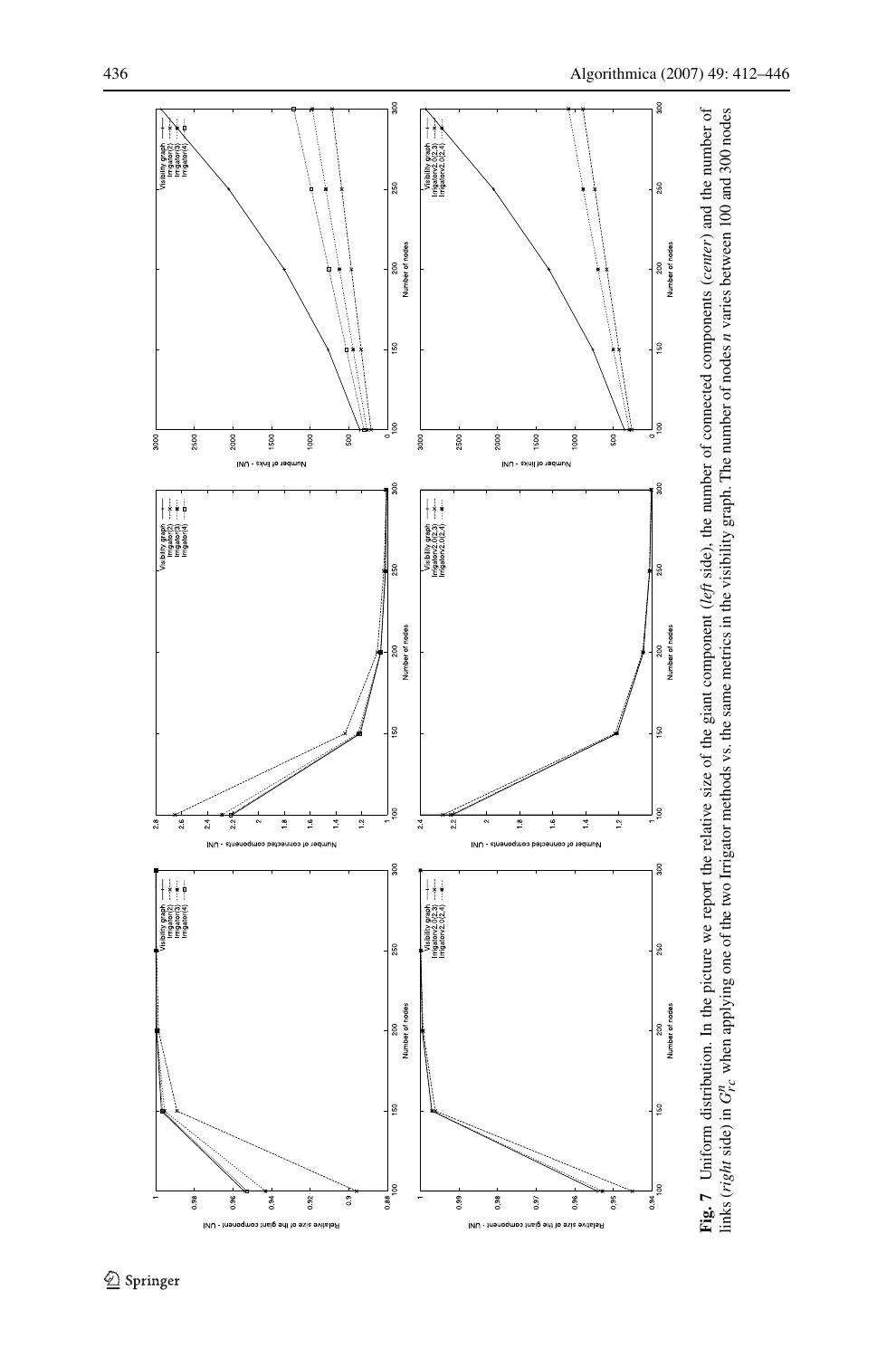<span id="page-25-0"></span>

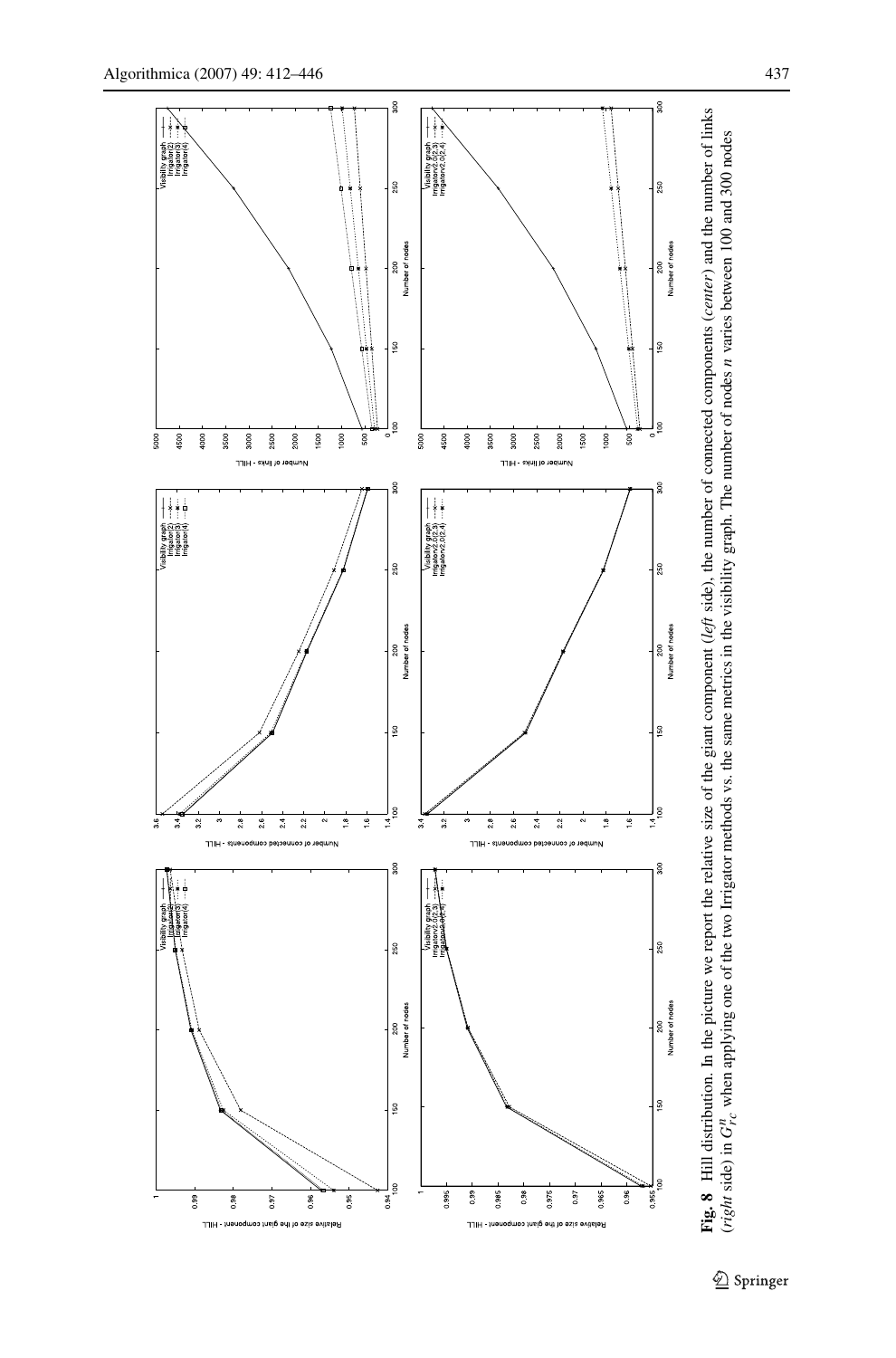of nodes. This motivates the better results obtained in case of Hill deployments. In Figs. [7](#page-24-0) and [8](#page-25-0) results on the number of links in the virtual topologies generated by the Irrigator schemes are displayed. The curves reported in the figures show that the proposed solutions are effective in significantly decreasing the number of links in  $G_{rc}^n$ , even for moderately sparse network topologies. As the *c* and  $c^*$  values increase the saving slightly decreases but remains always extremely significant for *c* values of practical interest (i.e., small *c* values, high enough to be able to guarantee that the global connectivity properties are maintained). In case of the Irrigator protocol,  $c = 4$ , uniform distribution (Hill distribution), for example, the number of links in  $G_{rc}^n$  is reduced of one third (more than halved) at  $n = 150$  and is equal to 40% (one fourth) of the links in  $G_r$  at  $n = 300$ . Adopting a Hill deployment results in more remarkable reductions. This is due to the uneven nodes deployments typical of this distribution. As the reduction in the number of links grows fast with *n*, the reduction obtained in the dense areas of the Hill deployment leads to a considerable reduction in the overall number of links wrt the uniform case. The decrease in the number of links of the virtual topology  $G_{rc}^n$  over  $G_r$  is even more evident when the virtual topology is obtained with Irrigator v2.0. This scheme leads to a reduction in the number of links up to 12% over the basic Irrigator protocol.

As the traversed link metric can provide an idea of the energy consumption associated to flooding over these topologies, this immediately shows that the adoption of these schemes will result in considerable energy saving over plain Flooding. For the same reason a longer network lifetime can be obtained by adopting the Irrigator v2.0 variant.

## 5.2 Comparative Performance Evaluation

In this section we summarize the results of a comparative performance evaluation to assess the advantages and limits of the proposed approaches, and to compare them with the gossip schemes previously introduced. In the figures we will denote Gossip or VGossip the vertex gossip protocol and EGossip the edge gossip protocol. We will first compare all the proposed protocols with vertex gossip (Fig. [9](#page-27-0) to Fig. [11](#page-29-0)) and then verify whether the same trends hold also with edge gossip (Fig. [12](#page-30-0) to Fig. [14\)](#page-31-0). In Fig. [10](#page-28-0) the number of links over which a broadcast message is transmitted when varying *n* between 150 and 300 is evaluated. This provides insights on the network load in case the message transmission is implemented via unicast, and gives an idea of the energy consumption associated to the different schemes.<sup>5</sup> As the number of nodes (and thus the links in the visibility graph, and the nodes density) increases, the improvements of the proposed Irrigator and Fireworks solutions over the vertex gossip protocol also increase. This is motivated by the fact that, when *n* increases,

<sup>5</sup>As was previously explained, under an ideal awake-asleep schedule, the energy consumption is given by the sum of the number of transmissions of the same message and the number of times the message is received. Only the latter is accounted for by this metric but it can be seen by combining these figures with the figures on the number of times each message is transmitted that the trends of the different protocols in terms of energy consumption are basically the same as those displayed for the number of links over which a broadcast message is transmitted. Due to space limits we haven't displayed the energy consumption figures.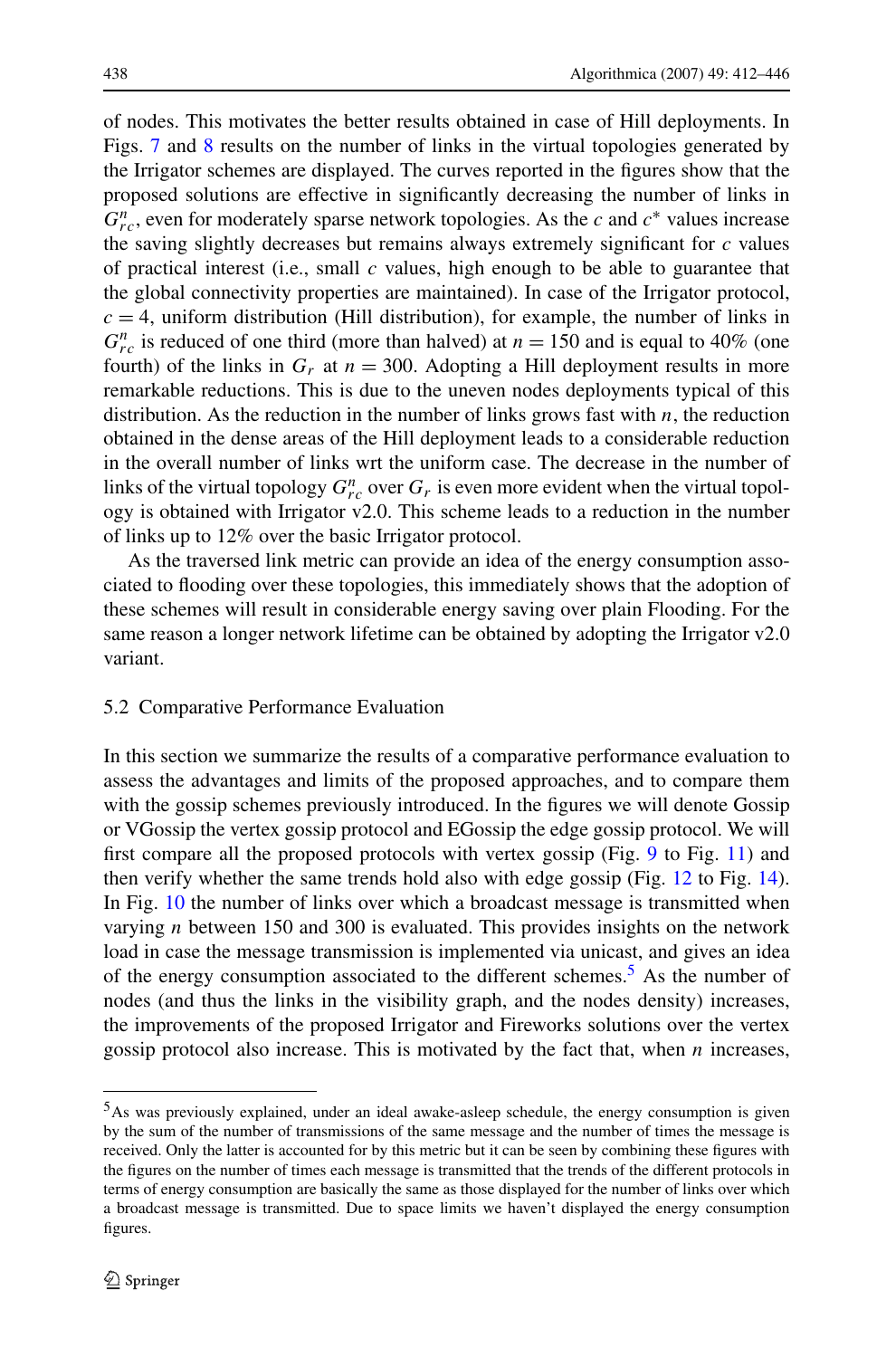<span id="page-27-0"></span>

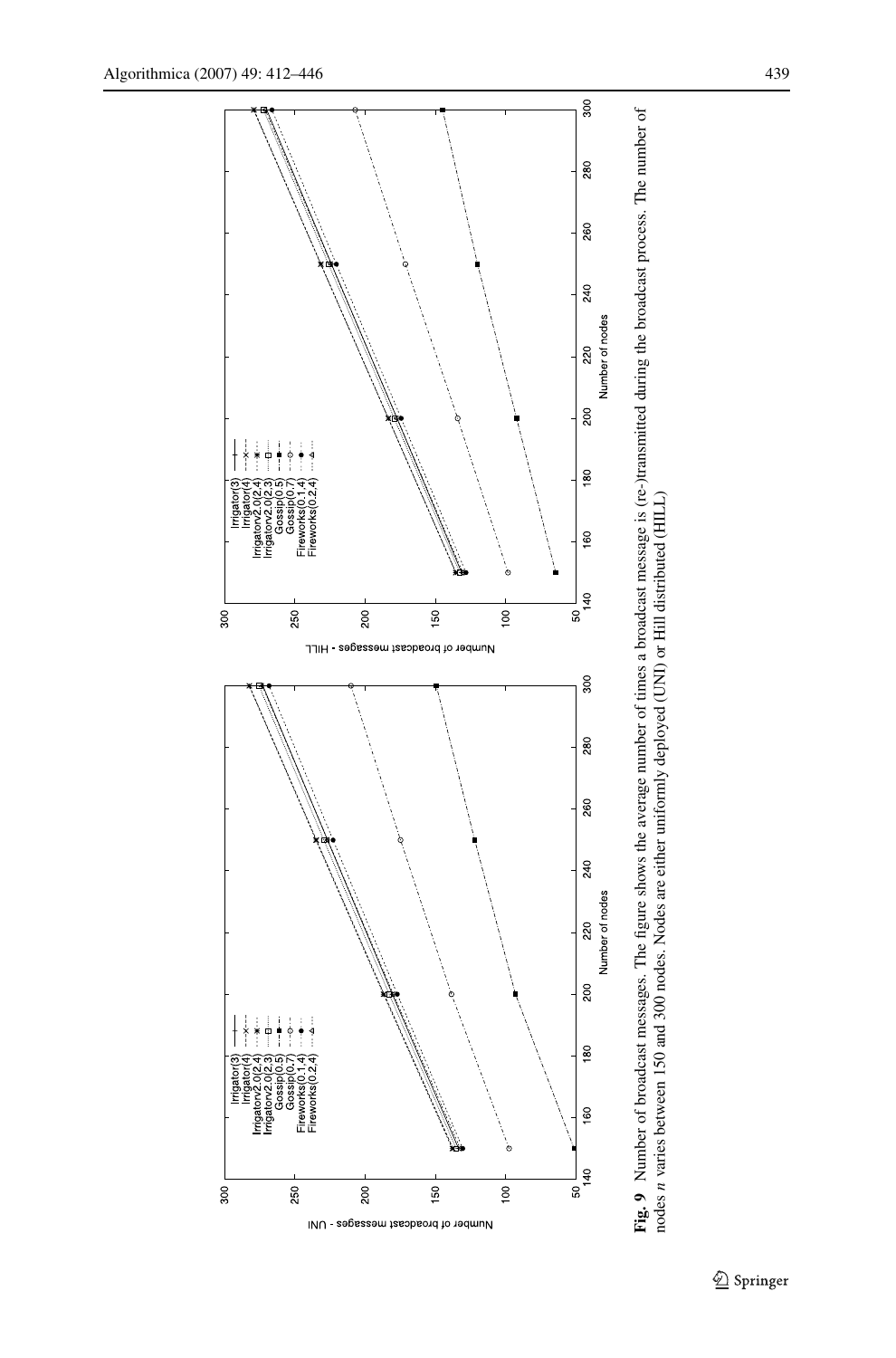<span id="page-28-0"></span>

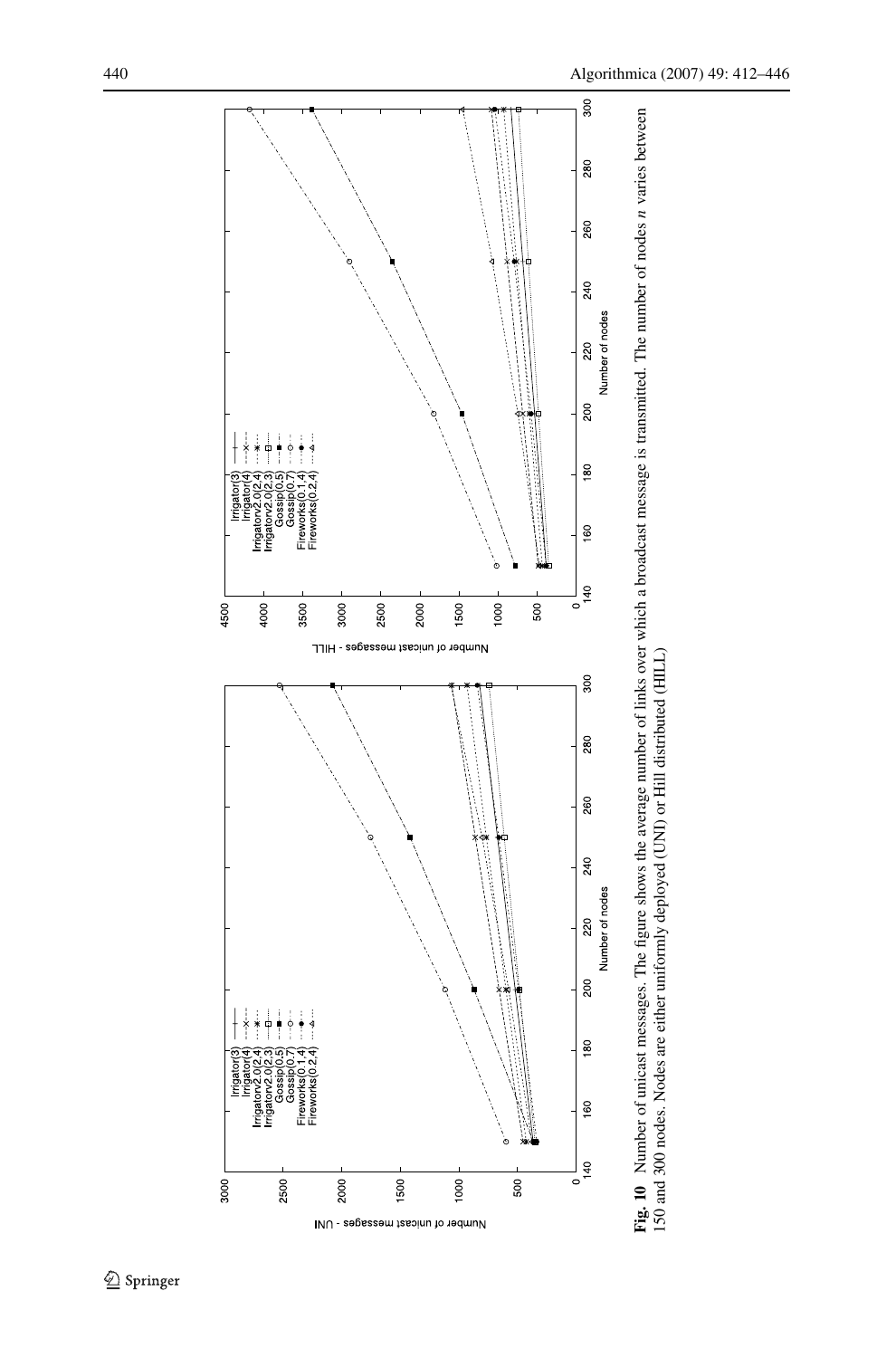<span id="page-29-0"></span>

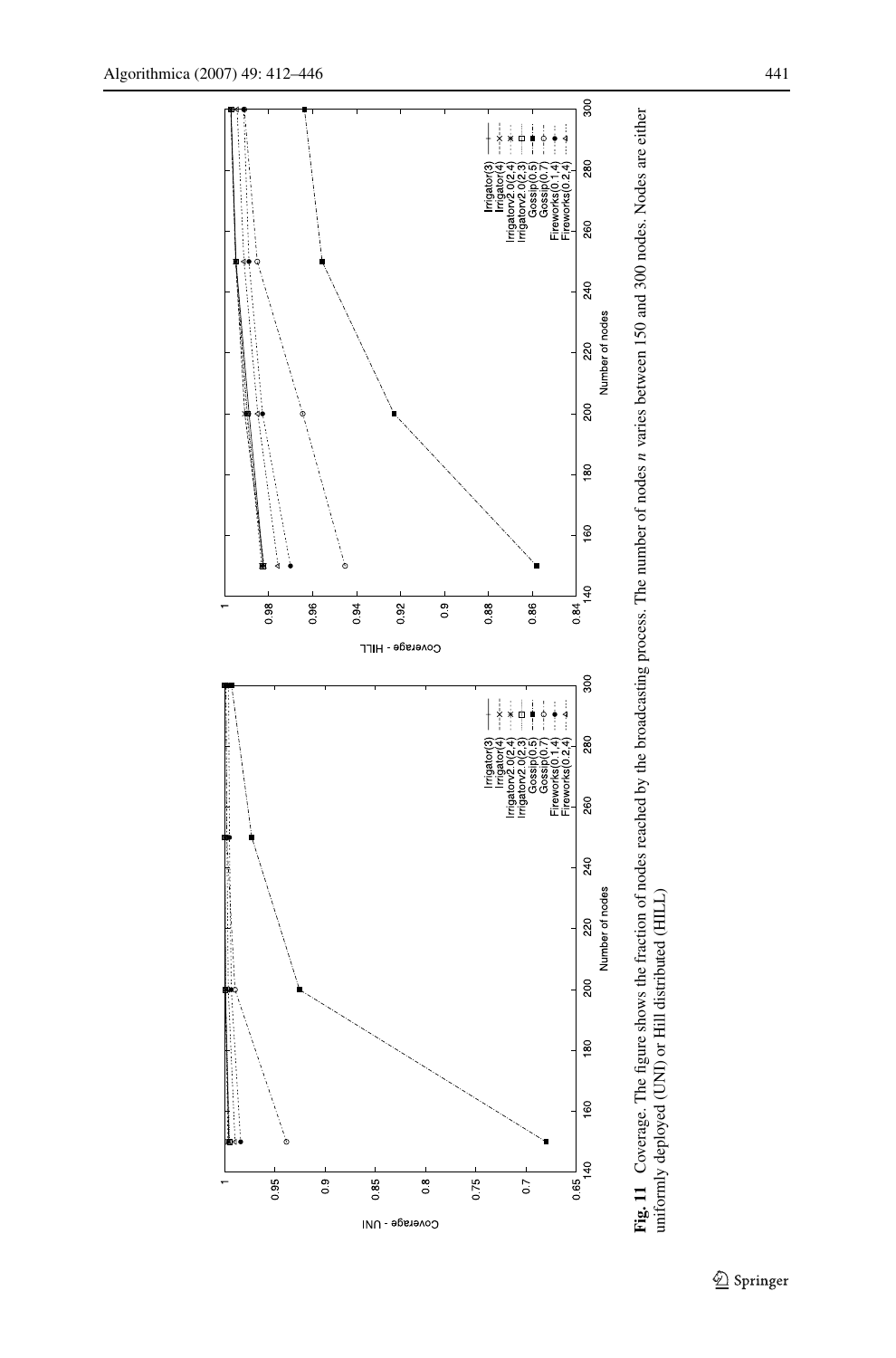<span id="page-30-0"></span>

**Fig. 12** Number of broadcast messages: Irrigator v2.0 vs. edge and vertex gossip, uniform deployment



**Fig. 13** Number of unicast messages: Irrigator v2.0 vs. edge and vertex gossip, uniform deployment

the number of links over which a message is transmitted by each node increases (being directly related to the node degree), and the saving in the number of links becomes more and more evident in case of solutions which selectively transmit to a restricted subset of the one-hop neighbors. When nodes are Hill distributed this also leads to more evident improvements due to the fact that the uneven deployment leads to remarkable savings in the highly dense areas.

As the *c* parameter of the Irrigator protocol, the *p* and *c* parameters of the Fireworks scheme, and the *c* and *c*<sup>∗</sup> parameters of the Irrigator v2.0 protocol increase,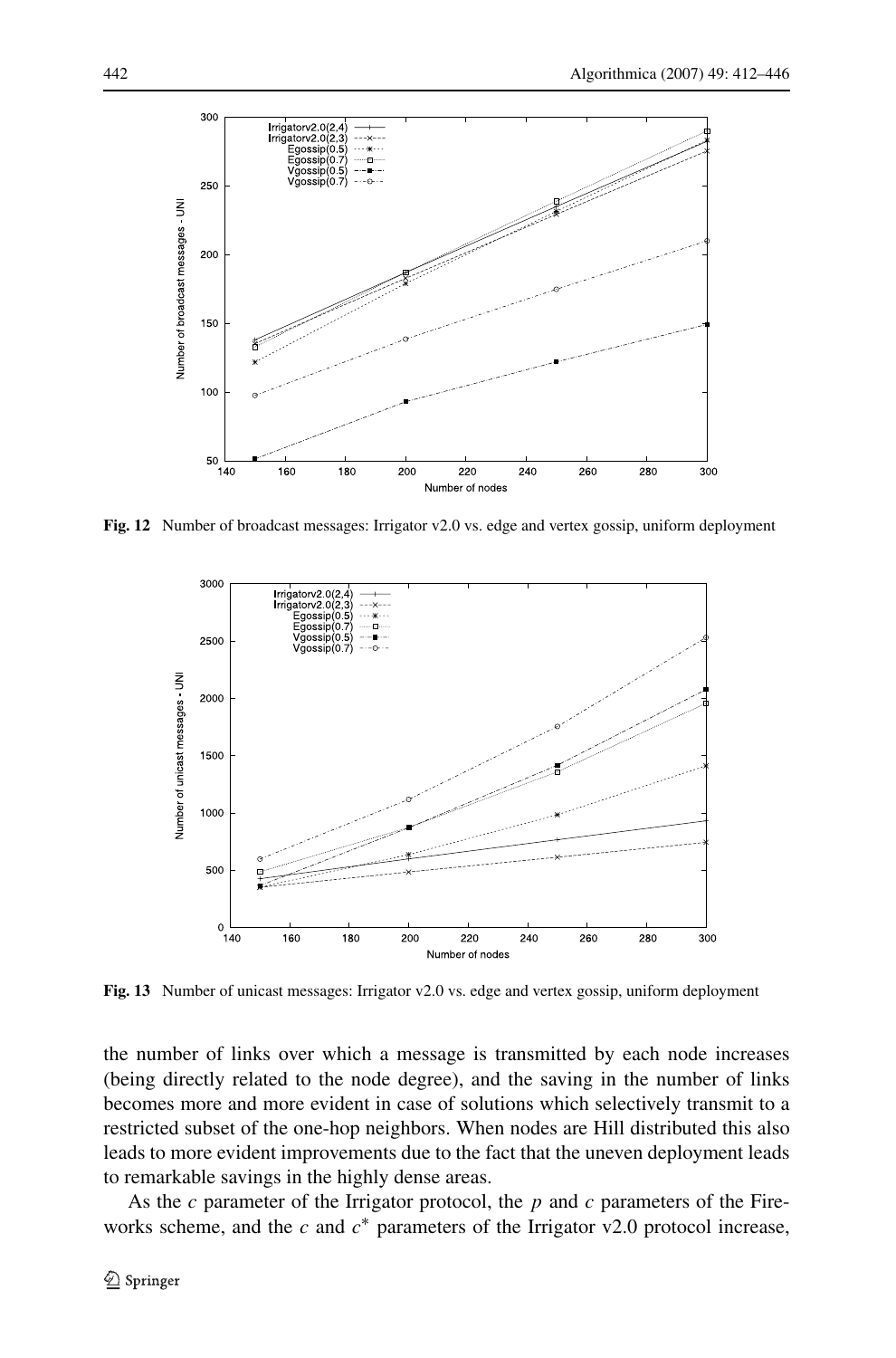<span id="page-31-0"></span>

**Fig. 14** Coverage: Irrigator v2.0 vs. edge and vertex gossip, uniform deployment

the selection of bigger subsets of the one-hop neighborhood to which to rebroadcast leads to more energy consumption and higher network load. In all the cases, Irrigator v2.0 allows to achieve considerable improvements over the basic Irrigator protocol. Fireworks tends to experience a faster increase in the number of links over which the broadcast message is transmitted over the Irrigator and Irrigator v2.0 protocols. This is easily explained due to the fact that Fireworks transmits to all neighbors with probability p, and the one hop neighborhood average size fast increases with *n*. This explains the fact that Fireworks experiences similar or slightly better performance than the other protocols at  $n = 150$  and then degrades, achieving up to a 30% increase over the Irrigator protocol at  $n = 300$  when nodes are Hill distributed. When the densities are lower (e.g., being the nodes uniformly distributed) the Fireworks protocol, for  $p = 0.2$  and  $c = 4$  always outperforms the Irrigator protocol with  $c = 4$ .

Figure [9](#page-27-0) shows the number of times a broadcast message is (re-)transmitted in the process of being disseminated to the nodes. With respect to this metric clearly the vertex gossip protocol, in which all nodes transmits only with probability *p*, has better performance. The Fireworks protocol leads to an increased number of retransmissions, similarly to what obtained by running the Irrigator schemes, as in the Fireworks protocol nodes re-transmit the message, though to a subset of the one hop neighborhood. The price to pay for adopting the vertex gossip protocol is increased energy consumption (from two to three times as much as required by the other protocols) and lower reliability. The latter is clearly shown in Fig. [11.](#page-29-0) While the Irrigator and Irrigator v2.0 offer a reliability compared to the basic Flooding, and Fireworks achieve a smaller but in any case excellent reliability (with a decrease in terms of percentage of nodes successfully reached never higher than 2%), the vertex gossip protocol experiences worse performance. A very high number of links have to be traversed to be able to reach a high percentage of nodes. Whenever *p* is decreased from 0*.*7 down to 0*.*5 only 65% (85%) can be reached in a uniformly (Hill) distributed WSN at  $n = 150$ .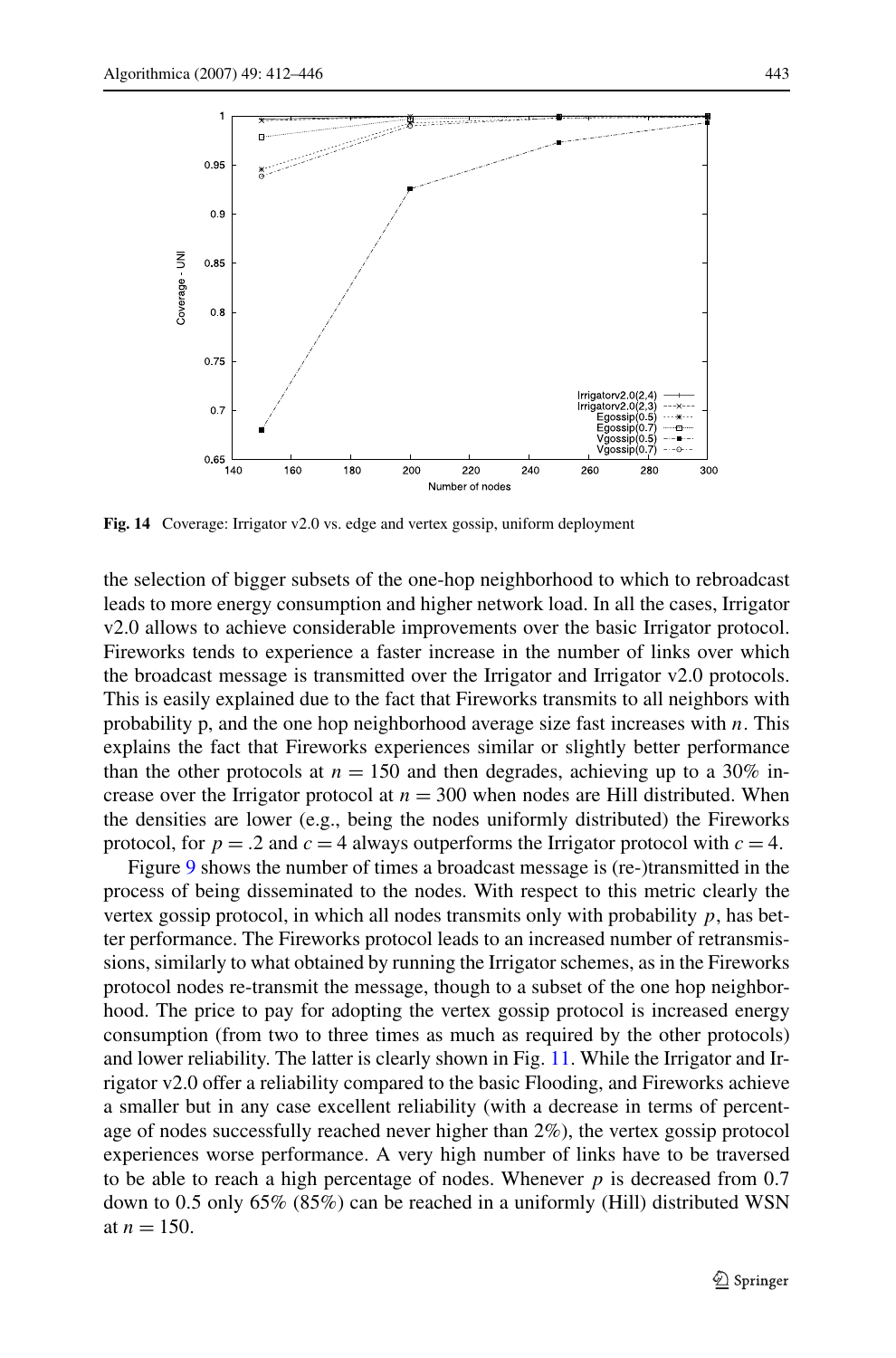<span id="page-32-0"></span>Results on the Irrigator and Firework protocols suggested that in a WSN scenario the edge gossip might be a better solution over vertex gossip, as it trades-off a higher number of nodes involved in re-broadcasting the message with lower energyconsumption and higher reliability. We have therefore investigated whether the proposed approaches result in significative advantages also wrt the edge gossip protocol.

Figures [12](#page-30-0) to [14](#page-31-0) compare the performance of the edge gossip, vertex gossip and Irrigator v 2.0 protocols, under uniform deployment. We have chosen to plot these results in separate figures for sakes of readability. The Hill deployment case shows similar trends.

Edge gossip appears much better performing than vertex gossip. The number of unicast packets transmitted decreases up to 33% with respect to the number of unicast packets sent by vertex gossip. At the same time the reliability of the edge gossip is considerably improved. At  $n = 150$ , for  $p = 0.5$  ( $p = 0.7$ ), "only" 5.5% (2.2%) of the nodes are not successfully reached by the broadcast primitive over the  $32\%$  (6%) which do not receive the broadcast message in case of vertex gossip. The price to pay is in the increased number of nodes involved in broadcast message re-transmission. With respect to this metric edge gossip performs similarly to the Irrigator and Fireworks protocols.

Despite these improvements the proposed Irrigator and Fireworks protocols still lead to significantly improved performance with respect to edge gossip. The number of traversed links when edge gossip is adopted is up to  $51\%$  (110%) higher (at *n* = 300) when  $p = 0.5$  ( $p = 0.7$ ) than the number of links traversed by the broadcast process when the Irrigator v2.0 protocol,  $c = 2$ ,  $c^* = 4$ , is used. Also basically all the nodes of the networks are reached in case the latter protocol is adopted. The Irrigator and Fireworks protocols thus represent the best trade-off between low overhead, low energy consumption, and high reliability.

#### **6 Conclusions**

In this paper we have introduced localized techniques for broadcasting in multi-hop ad hoc sensor networks. Our aim has been to design solutions which only require local (one-hop neighborhood) knowledge, have low complexity, low overhead, and result in low energy consumption, low network load and high reliability.

Three different schemes have been presented: the Irrigator protocol, the Irrigator v2.0 scheme and the Fireworks protocol. The first two schemes are based on the idea to flood over a sparse virtual topology computed by means of inexpensive and fully decentralized protocols. The Fireworks protocol instead belongs to the class of on-line probabilistic flooding. The three approaches have been evaluated by means of thorough simulations, and compared to the gossip protocol previously presented. Simulation results have shown that the presented approaches allow to significantly decrease the energy consumption and network load (the latter in case of unicast transmissions) and to increase the reliability of the broadcasting primitive over the gossip protocol, resulting in promising solutions for the energy-constrained WSNs.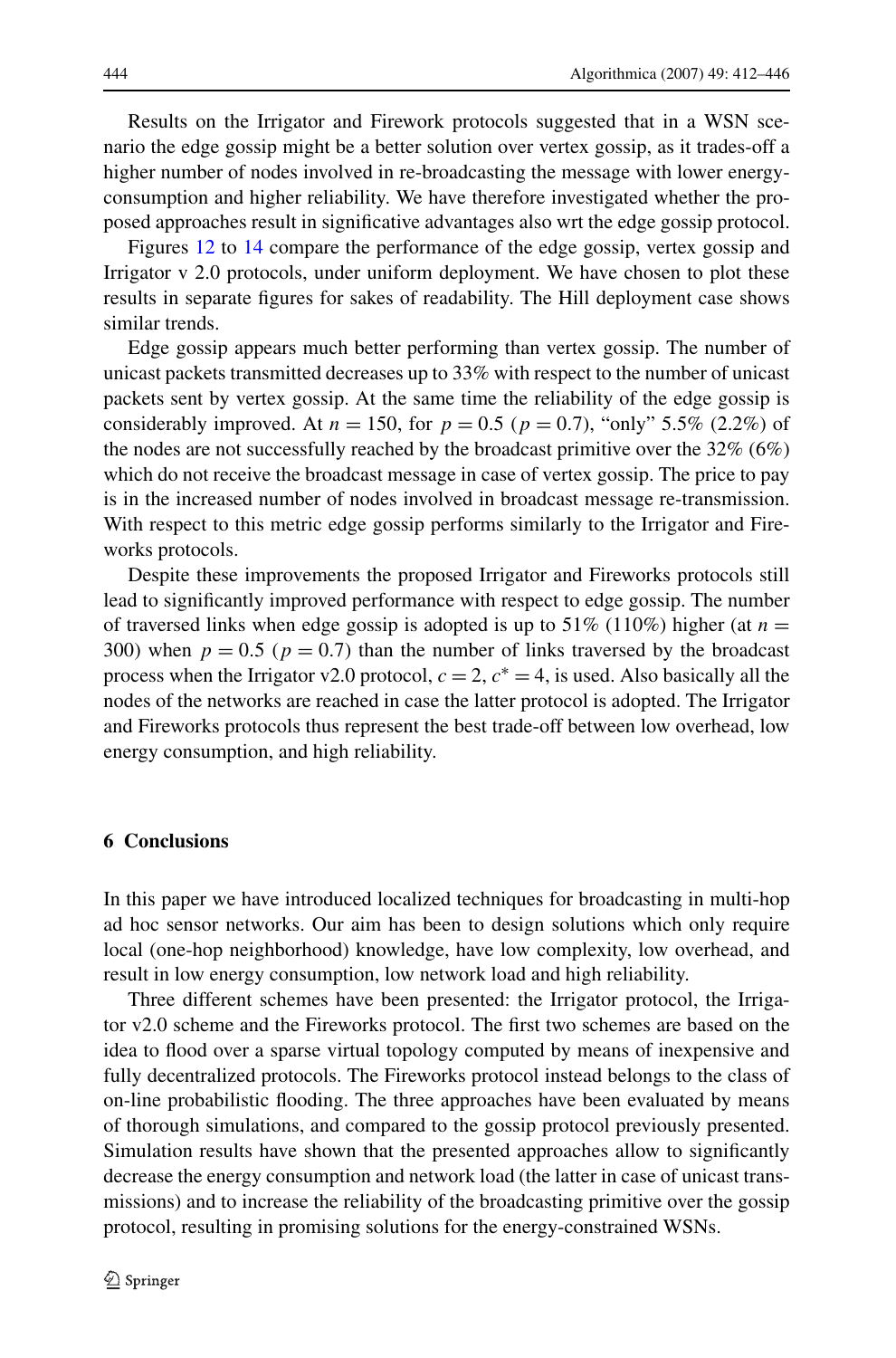# <span id="page-33-0"></span>**References**

- 1. Asmussen, S., Hering, H.: Branching Processes. Birkhäuser, Boston (1983)
- 2. Badishi, G., Keidar, I., Sasson, A.: Exposing and eliminating vulnerabilities to denial of service attacks in secure gossip-based multicast. IEEE Trans. Dependable Secur. Comput. **3**(1), 45 (Jan. 2006)
- 3. Badishi, G., Keidar, I., Melamed, R.: Towards survivability of application-level multicast. In: Proceedings of S.O.S. Survivability: Obstacles and Solutions 2nd Bertinoro Workshop on Future Directions in Distributed Computing, http://www.cs.utexas.edu/users/lorenzo/sos
- 4. Basagni, S., Carosi, A., Petrioli, C.: Sensor-DMAC: dynamic topology control for wireless sensor network. In: Proc. of IEEE VTC 2004 Fall, Los Angles, California, September 26–29, 2004
- 5. Basagni, S., Chlamtac, I., Syrotiuk, V.R., Woodward, B.A.: A distance routing effect algorithm for mobility (DREAM). In: ACM/IEEE Intl. Conference on Mobile Computing and Networking (Mobi-Com), 1998
- 6. Birman, K.P., Hayden, M., Ozkasap, O., Xiao, Z., Budiu, M., Minsky, Y.: Bimodal multicast. ACM Trans. Comput. Syst. **17**(2), 1999
- 7. Eugster, P.T., Guerraoui, R., Handurukande, S.B., Kermarrec, A.-M.: Lightweight probabilistic broadcast. ACM Trans. Comput. Syst. **21**(4), Nov. 2003
- 8. Eugster, P.T., Guerraoui, R., Kermarrec, A.-M., Massoulié, L.: Epidemic information dissemination in distributed systems. Computer **37**(5), 60–67 (May 2004)
- 9. Ferraguto, F., Mambrini, G., Panconesi, A., Petrioli, C.: A new approach to device discovery and scatternet formation in bluetooth networks. In: Proc. of the 18th International Parallel and Distributed Processing Symposium (IPDPS'04), Santa Fe, New Mexico, April 26–30, 2004, pp. 221
- 10. Gupta, I., Birman, K.P., van Renesse, R.: Fighting fire with fire: using randomized gossip to combat stochastic scalability limits. Qual. Reliab. Eng. Int. **18** (2002)
- 11. Haas, Z., Halpern, J., Li, L.: Gossip-based ad hoc routing. In: Proc. of IEEE INfocom 2002, New York, June 23–27, 2002
- 12. Häggström, O., Meester, R.: Nearest neighbor and hard sphere models in continuum percolation. Random Struct. Algorithms **9**(3), 295–315 (1996)
- 13. Harris, T.E.: The Theory of Branching Processes. Springer, Berlin (1963)
- 14. Hass, Z.J., Halpern, J.Y., Li, L.: Gossip-based ad hoc routing. In: IEEE Infocom, June 2002
- 15. Johnson, D., Maltz, D., Broch, J.: DSR: The dynamic source routing protocol for multi-hop wireless ad hoc networks. In: Perkins, C. (ed.) Ad Hoc Networking. Addison-Wesley, Reading (2001)
- 16. Kermarrec, A.-M., Massoulié, L., Ganesh, A.J.: Probabilistic reliable dissemination in large-scale systems. IEEE Trans. Parallel Distrib. Syst. **14**(3) (March 2003)
- 17. Ko, Y.B., Vaidya, N.H.: Location-aided routing (LAR) in mobile ad-hoc networks. In: ACM/IEEE Intl. Conference on Mobile Computing and Networking (MobiCom), 1998
- 18. Li, X., Stojmenovic, I.: Partial Delaunay triangulation and degree limited localized bluetooth scatternet formation. In: Proc. of AD-HOC Networks and Wireless (ADHOC-NOW), Fields Institute, Toronto, CA, September 20–21, 2002, pp. 17–32
- 19. Lim, H., Kim, C.: Multicast tree construction and flooding in wireless ad hoc networks. In: Proc. of the ACM International Workshop on Modeling, Analysis and Simulation of Wireless and Mobile Systems (MSWIM), Boston, MA, August 11, 2000, pp. 61–68
- 20. Lindvall, T.: Lectures on the Coupling Method. Wiley, New York (1992)
- 21. Ni, S.Y., Tseng, Y.C., Chen, Y.S., Sheu, J.P.: The broadcast storm problem in a mobile ad hoc network. In: Proc. of the 5th annual ACM/IEEE International Conference on Mobile Computing and networking (MobiCOM '99), Seattle, Washington, August 15–20, 1999, pp. 151–162
- 22. Paruchuri, V., Durresi, A., Jain, R.: Optimal flooding protocol for routing in ad-hoc networks. Comput. Netw. (submitted)
- 23. Peng, W., Lu, X.: On the reduction of broadcast redundancy in mobile ad hoc networks. In: Proc. of the ACM International Symposium on Mobile Ad Hoc Networking and Computing (MobiHoc 2000), Boston, MA, August 11, 2000, pp. 129–130
- 24. Perkins, C.E., Roper, E.M.: Ad hoc on demand distance vector routing. In: IEEE Workshop on Mobile Systems and Applications, Feb. 1999
- 25. Qayyum, A., Viennot, L., Laouiti, A.: Multipoint relaying: an efficient technique for flooding in mobile wireless networks. Technical Report 3898, INRIA, Rapport de recherche (2000)
- 26. Schurgers, C., Tsiatsis, V., Ganeriwal, S., Srivastava, M.B.: Topology management for sensor networks: exploiting latency and density. In: Proc. of the ACM International Symposium on Mobile Ad Hoc Networking and Computing (MobiHoc'02), Lausanne, Switzerland, June 9–11, 2002, pp. 135– 145